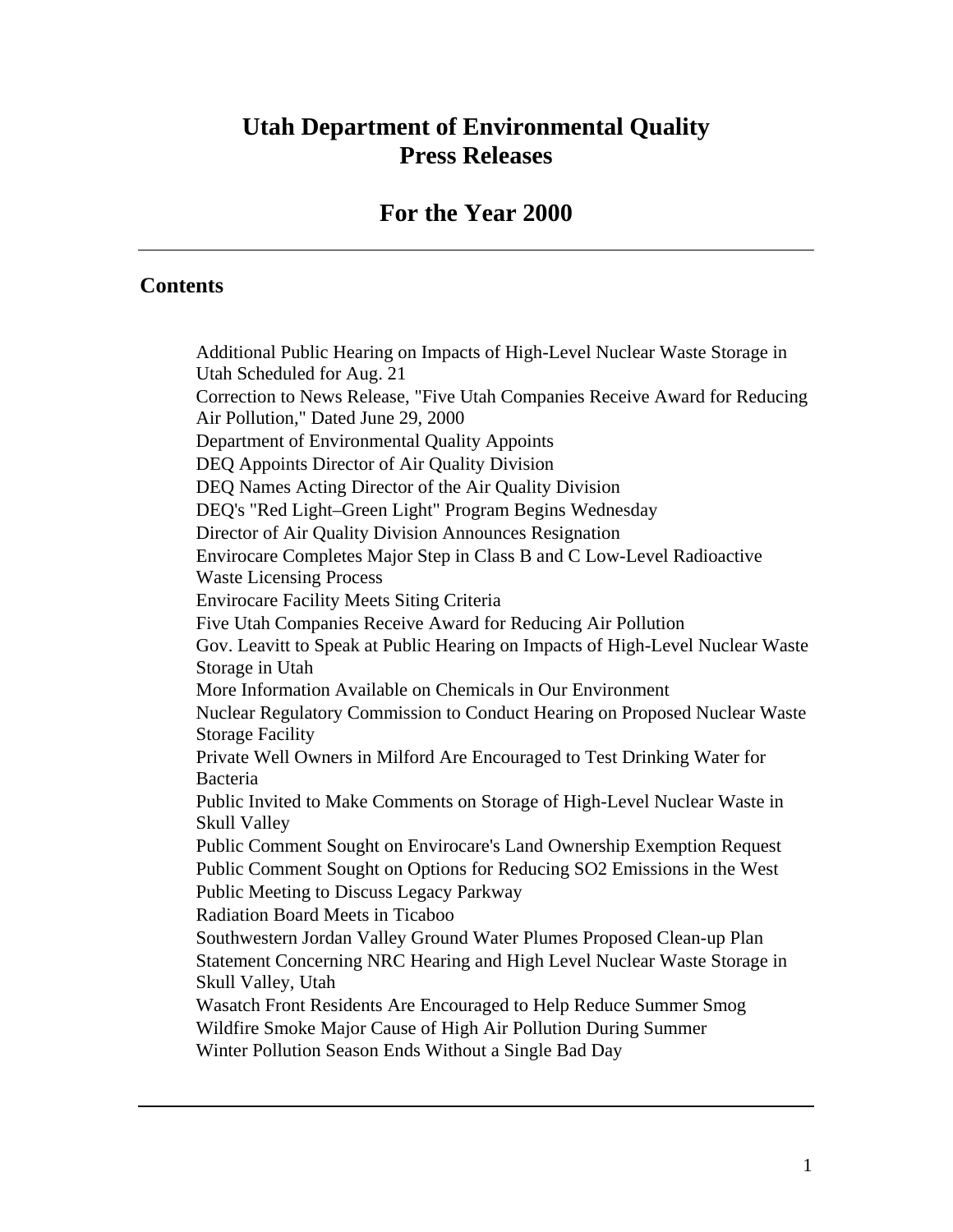#### **More Information Available on Chemicals in Our Environment**

February 23, 2000

Contacts:

Neil Taylor, Environmental Response & Remediation, (801) 536-4102 Carol Sisco, DEQ Public Information, (801) 536-4484

Overall chemical releases to Utah's environment, as reported in the Toxic Release Inventory, have increased during the past year. However, most of the increase comes from new reporting requirements rather than from more chemicals being released to the air, land and water.

Total chemical releases increased from just less than 97 million pounds in 1997 to 577 million pounds in 1998. Data is gathered at year's end and compiled the following year. However, 448 million pounds were from the mining industry that wasn't required to report in the past. Additional industries involved in Toxic Release Inventory reporting this year include coal mining, metal mining, electrical generation facilities which burn coal or oil, hazardous waste disposal, wholesale bulk petroleum distribution, chemical wholesale distribution and solvent recycling.

The industries have been regulated and inspected for many years. However, waste they generate was not previously noted in the annual report that is used to inform citizens, industry and government regulators about chemicals found in our environment. It is used to study and identify potential hazards to public health or the environment. The report alone cannot explain environmental risk.

Information on Utah's national ranking is not available yet from the Environmental Protection Agency. But Utah Department of Environmental Quality has gathered information on chemical releases to Utah's air, land and water.

Magnesium Corporation of America continues to be the major source of chemical releases to the air. The company, however, reduced its chlorine and hydrochloric acid emissions by 4.6 million pounds in 1998, going from 62 million to 58 million pounds.

Land releases showed the greatest increase, from 27 million pounds in 1997 to 507 million in 1998. But 448 million pounds were attributed to mining data that was not previously reported. Nearly 476 million pounds of the land releases were reported by Kennecott facilities in the form of copper, manganese, arsenic, zinc, lead and other metal compounds.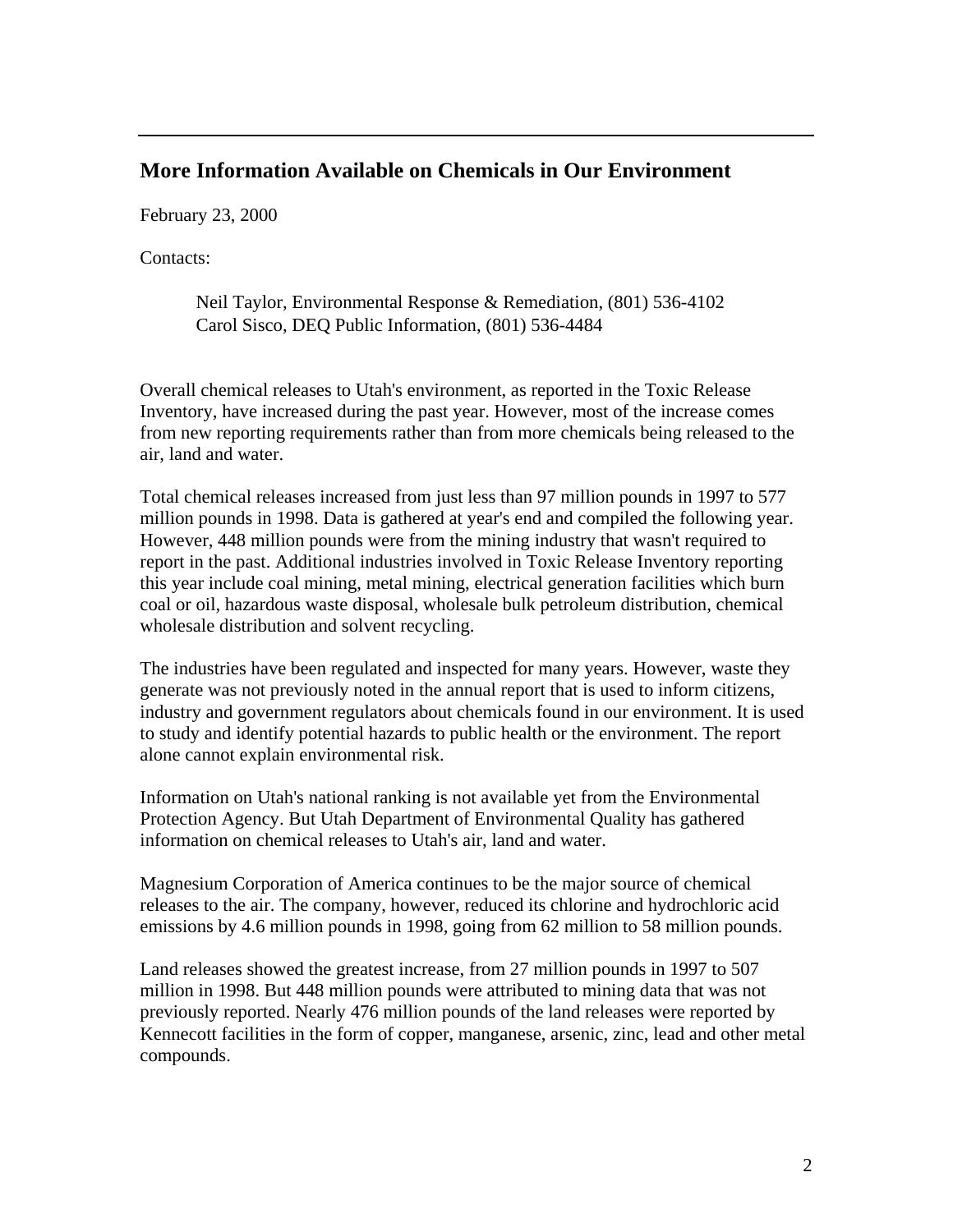The report is available on the Department of Environmental Quality's Web site at: http://www.deq.state.ut.us/eqerr/SERC/Trihome.htm.

# **Winter Pollution Season Ends Without a Single Bad Day**

February 29, 2000

Contacts:

Ursula Kramer, Director, Division of Air Quality, (801) 536-4102 Carol Sisco, DEQ Public Information, (801) 536-4484

The winter pollution season ends today with clear blue skies. No red-burn days, which prohibit wood burning on the most polluted days, were called during the four-month season for the second year in a row. Just one cautionary yellow-burn day was called on New Year's Eve.

"We had a bit of an inversion spell between Christmas and New Years but it never got bad," said Air Monitoring Center Manager Bob Dalley. "It started clearing out Jan. 1, and we've had green-sailing ever since."

Most of the good air can be attributed to a mild winter, said Air Quality Director Ursula Kramer. But pollution also has been diminished because of better pollution controls on both industry and cars. Vehicle inspections also reduce more pollutants than they used to.

Last year was even better with no red or yellow days. During the program's first year there were 23 red burn days in Utah County and 16 in Salt Lake and Davis counties. Since then the greatest number has been seven.

Particulate is the primary winter pollutant. The state's winter program asks residents to avoid wood burning on the worst days to reduce soot and dust that are components of particulate. Wood burning conditions are identified as red, yellow or green depending upon pollution levels.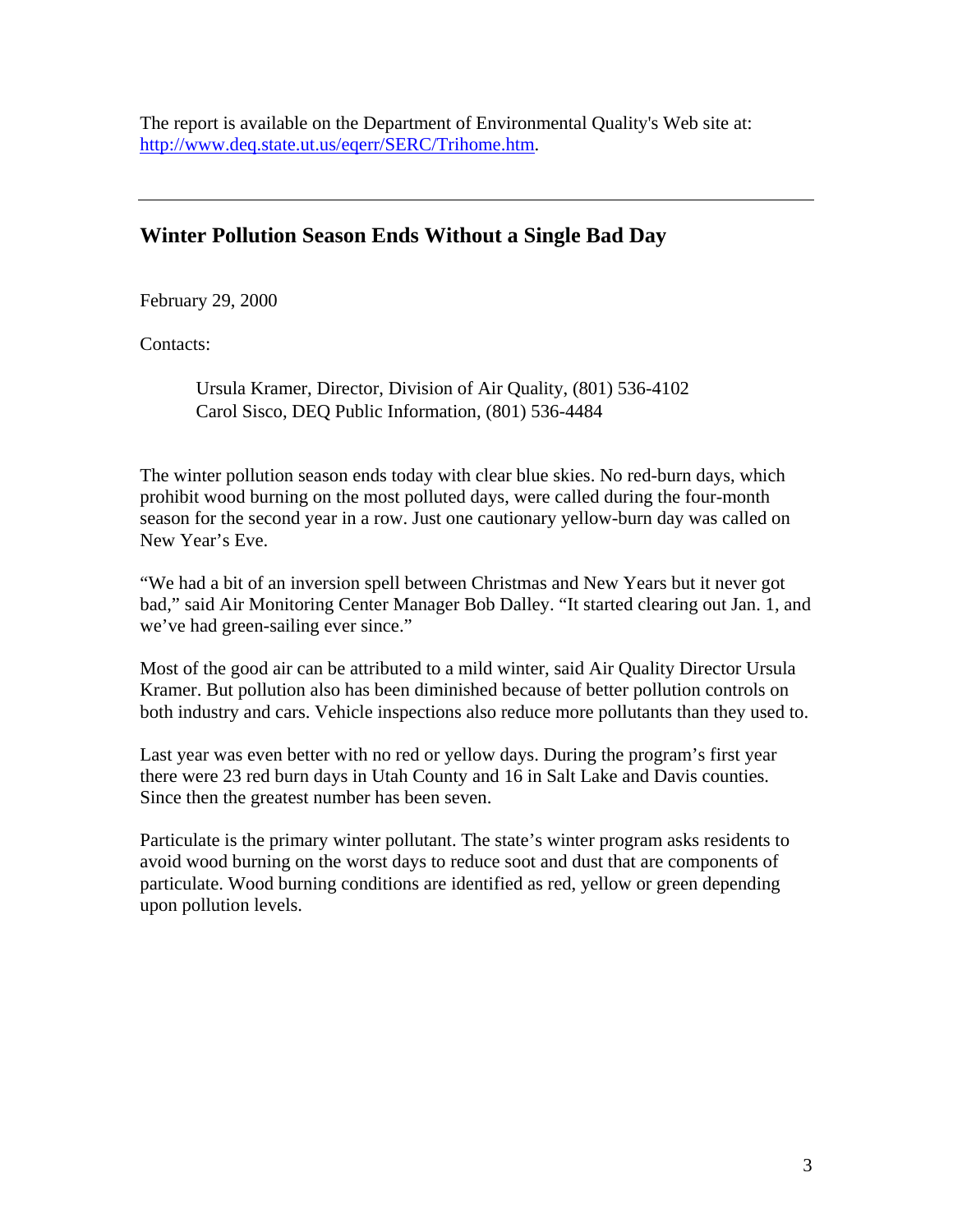### **Radiation Board Meets in Ticaboo**

May 1, 2000

Contacts:

Bill Sinclair, Director, Division of Radiation Control, (801) 536-4255 Renette Anderson, DEQ Community Relations,(801) 536-4478

An update on uranium mill activities will be among topics discussed by the Utah Radiation Control Board which meets Friday, May 5, in Ticaboo.

Following discussion of routine agenda items, the Board will take public comment on radiation issues affecting Southeastern Utah. The meeting begins at 9 a.m. at the old Ticaboo schoolhouse. Public discussion is expected to begin at approximately 10 a.m.

The Board will also visit the Shootaring Canyon Mill near Ticaboo during their trip.

"We deal with many issues that directly affect Southeastern Utah residents," Radiation Control Director Bill Sinclair said. "Board members feel it is important to visit the area at least once yearly to hear citizen concerns."

# **Envirocare Facility Meets Siting Criteria**

May 3, 2000

Contacts:

Bill Sinclair , Director, Division of Radiation Control, (801) 536-4255 Renette Anderson, DEQ Public Information, 536-4478

Envirocare of Utah Inc. has met siting criteria requirments, Radiation Control Director Bill Sinclair announced today. This is the second requirement in a five-step process which must be met in determining if the company will be authorized to accept Class B and C low-level radioactive waste at its Tooele County facility.

The remaining steps are license review and approval, legislative approval, and gubernatorial approval. The license application is currently undergoing technical review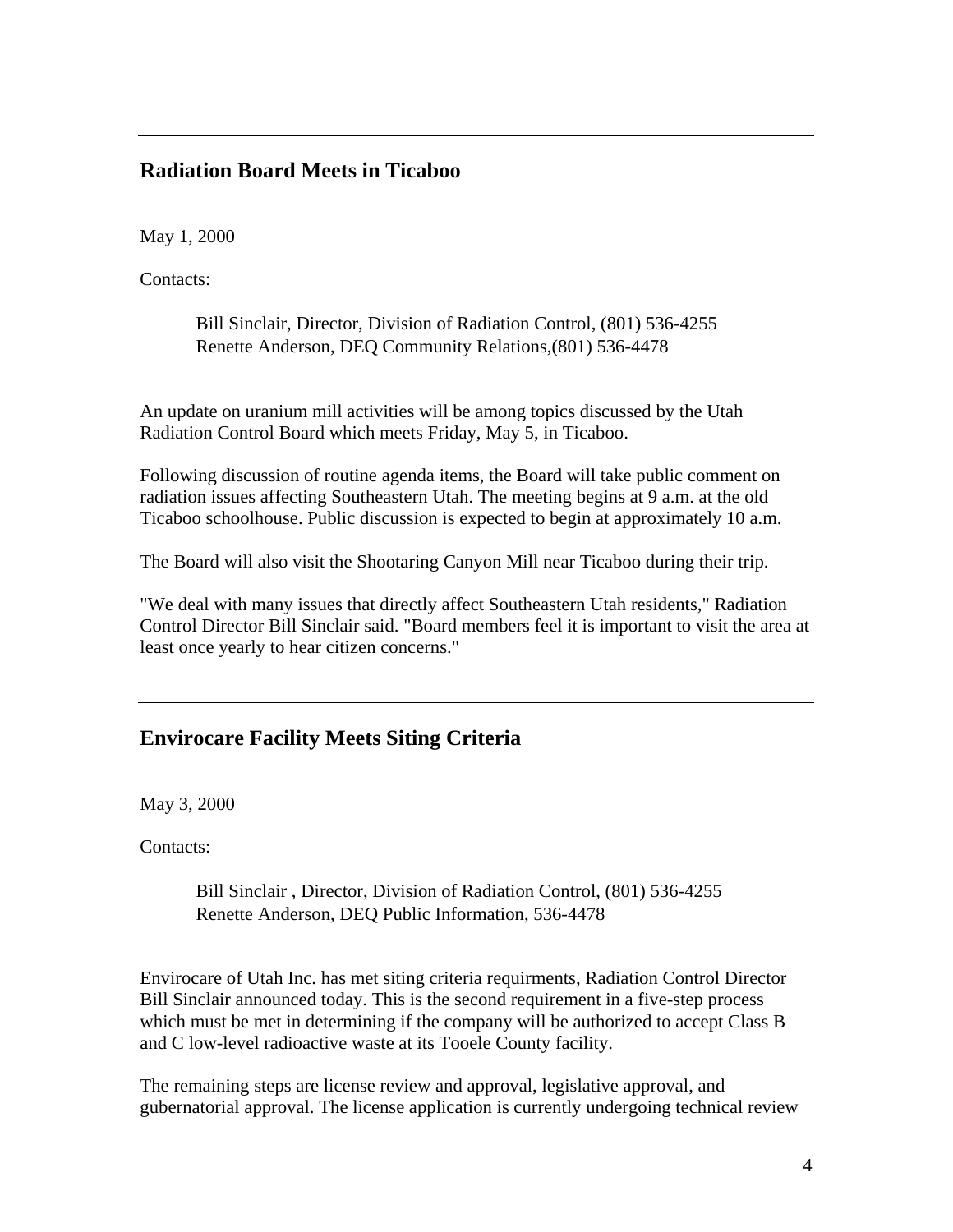by the Division. Envirocare's proposal has previously received planning and zoning approval from Tooele County.

Class B and C wastes are typically generated by nuclear power plants and are more radioactive than the wastes currently accepted by Envirocare.

#### **Department of Environmental Quality Appoints**

May 18, 2000

Contacts:

Dianne R. Nielson, Executive Director, 801.536.4402 Laura Vernon, Public Information Officer, 801.536.4484

The Department of Environmental Quality (DEQ) announced today the appointment of Laura Vernon as its new Public Information Officer. Vernon will coordinate media and public relations for the Department as well as write newsletters, brochures and other publications. She will also assist in developing content on the Department's web site.

"We are delighted Laura has joined us to help us meet our public information needs," said Dianne Nielson, DEQ Executive Director. "She is an exceptional public relations professional and writer and will be a real asset to DEQ and all those who work with us."

Before joining DEQ, Vernon worked as a public information specialist for the Utah State Office of Education. She began her career as an editor for the Newspaper Agency Corporation before making a transition to public relations. She is a published writer in both newspapers and magazines.

Vernon has a bachelor's degree in journalism from Brigham Young University and a master's degree in professional communication from Westminster College.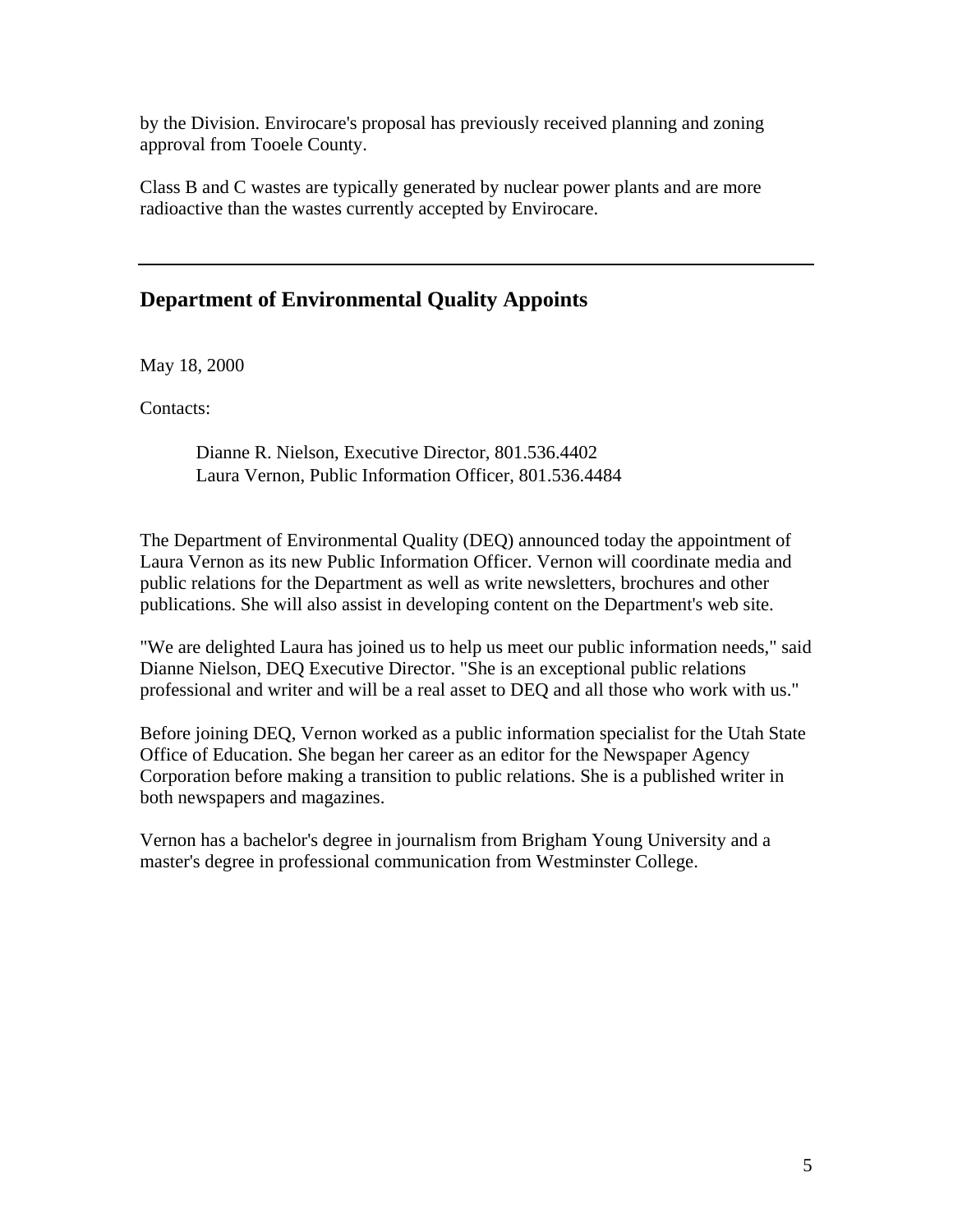#### **Public Meeting to Discuss Legacy Parkway**

May 19, 2000

Contacts:

Ursula Kramer, 801.536.4015 Regg Olsen, 801.536.4165

Air Quality Permit Scheduled for May 23

The Department of Environmental Quality, Division of Air Quality, will take public comment about the proposed Approval Order (permit) for the Legacy Parkway construction Tuesday from 6 to 7 p.m., at Bountiful Junior High School, 30 W. 400 North, Bountiful. Written comments can also be submitted.

The proposed Approval Order includes requirements for an emission control plan and for asphalt plants, applicable federal and state rules and record-keeping requirements. The order also applies to sand and gravel storage, handling, crushing and screening, all roads, loading, dumping, hauling, bulldozing, drilling, blasting, earth moving and excavating. The contractor who will build the parkway must comply with detailed requirements, limitations and conditions outlined in the permit.

A full copy of the draft permit is available at the Division of Air Quality, Utah Department of Environmental Quality, 150 N. 1950 West, Salt Lake City, (801) 536- 4000.

Written comments should be directed to Ursula Kramer, Executive Secretary, Utah Air Quality Board, 150 N. 1950 West, Salt Lake City, UT, 84114-4820, by June 8, 2000. All comments will be evaluated before the Executive Secretary issues a final Approval Order.

Legacy Parkway construction is slated to begin by January 2001, pending approval by the U.S. Army Corps of Engineers and the Federal Highway Administration. The 13-mile proposed Legacy Parkway extends from 2100 North in Salt Lake City to I-15 and U.S. 89 near Farmington. Construction is scheduled to be completed in 2003.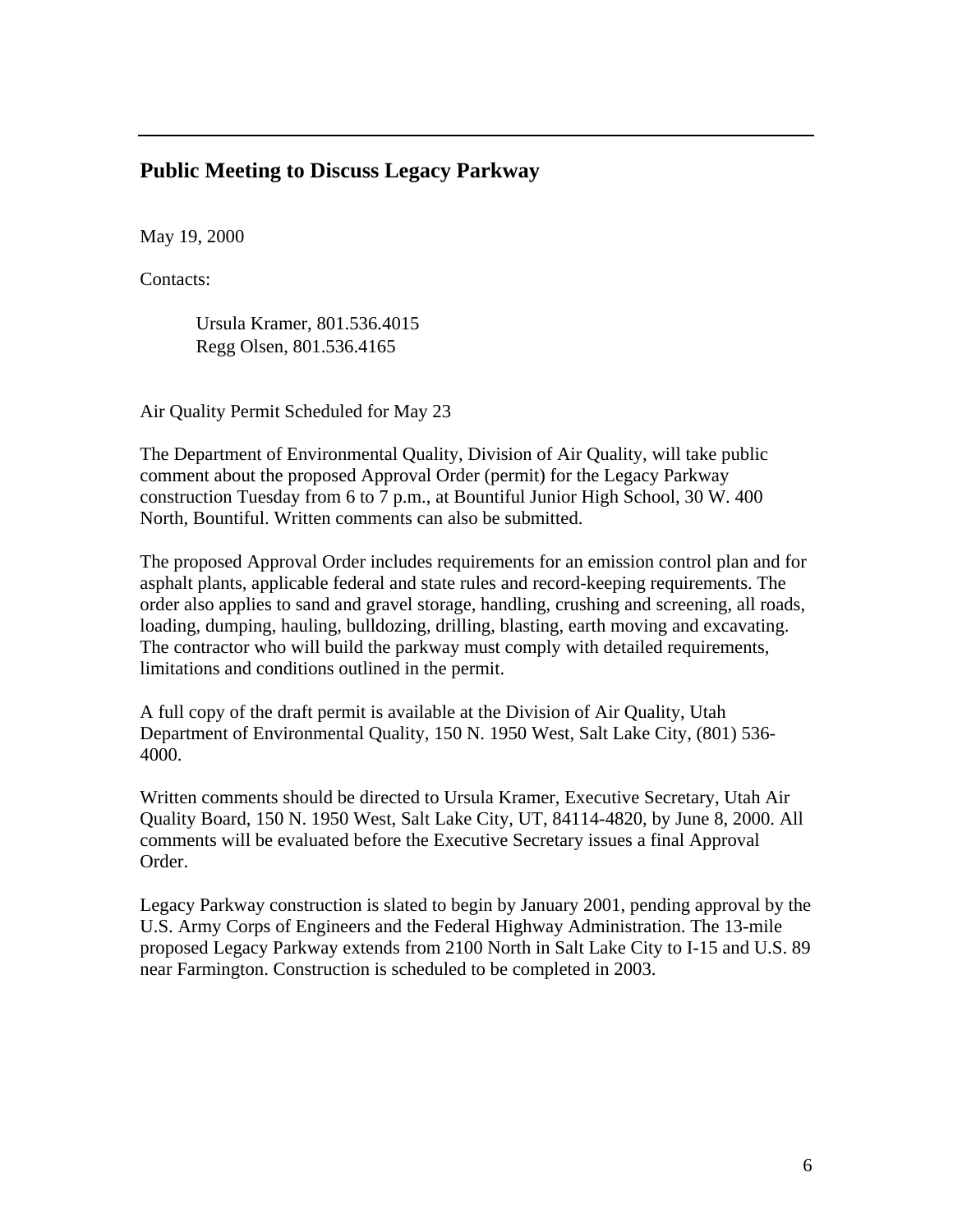# **Wasatch Front Residents Are Encouraged to Help Reduce Summer Smog**

May 31, 2000

Contacts:

Regg Olsen, Division of Air Quality, 536-4165 Laura Vernon, DEQ Public Information, 536-4484

Spare the Air Campaign Begins June 1

To help reduce summer smog, Wasatch Front residents are encouraged to reduce activities that contribute to ozone, the primary ingredient in smog. Summer smog is a major health and environmental problem in Salt Lake, Davis, Weber and Utah counties. Continued exposure to ozone can reduce lung function and lessen the body's ability to resist respiratory disease and other infections.

The Department of Environmental Quality's Spare the Air campaign begins its seventh season June 1. The campaign runs through the end of September. During these four months, the Air Monitoring Center may call voluntary no-drive days when pollution levels begin to climb. In 1999, favorable weather patterns greatly reduced the number of days we experienced inversions. In fact, Wasatch Front counties exceeded federal air quality standards only one day. In 1998, the standard was exceeded during 21 days.

Since cars cause about 50 percent of summer smog, residents can help keep pollution levels down by driving less. Leaving the car home one day a week, car pooling, riding a bike, walking, taking the bus or telecommuting are ways to reduce smog during the work week.

In addition to driving less or not at all on polluted days, residents can do the following:

Fill the gas tank and mow the lawn in the evening when temperatures are cooler,

Avoid using gasoline-powered engines, such as chain saws, lawn mowers and leaf blowers, on polluted days, and

Use cleaner alternative fuels, such as natural gas, instead of gasoline.

For the latest pollution update, call the Air Pollution Hotline at 533-7239 in Salt Lake and Davis counties or (800) 228-5434 in Utah and Weber counties.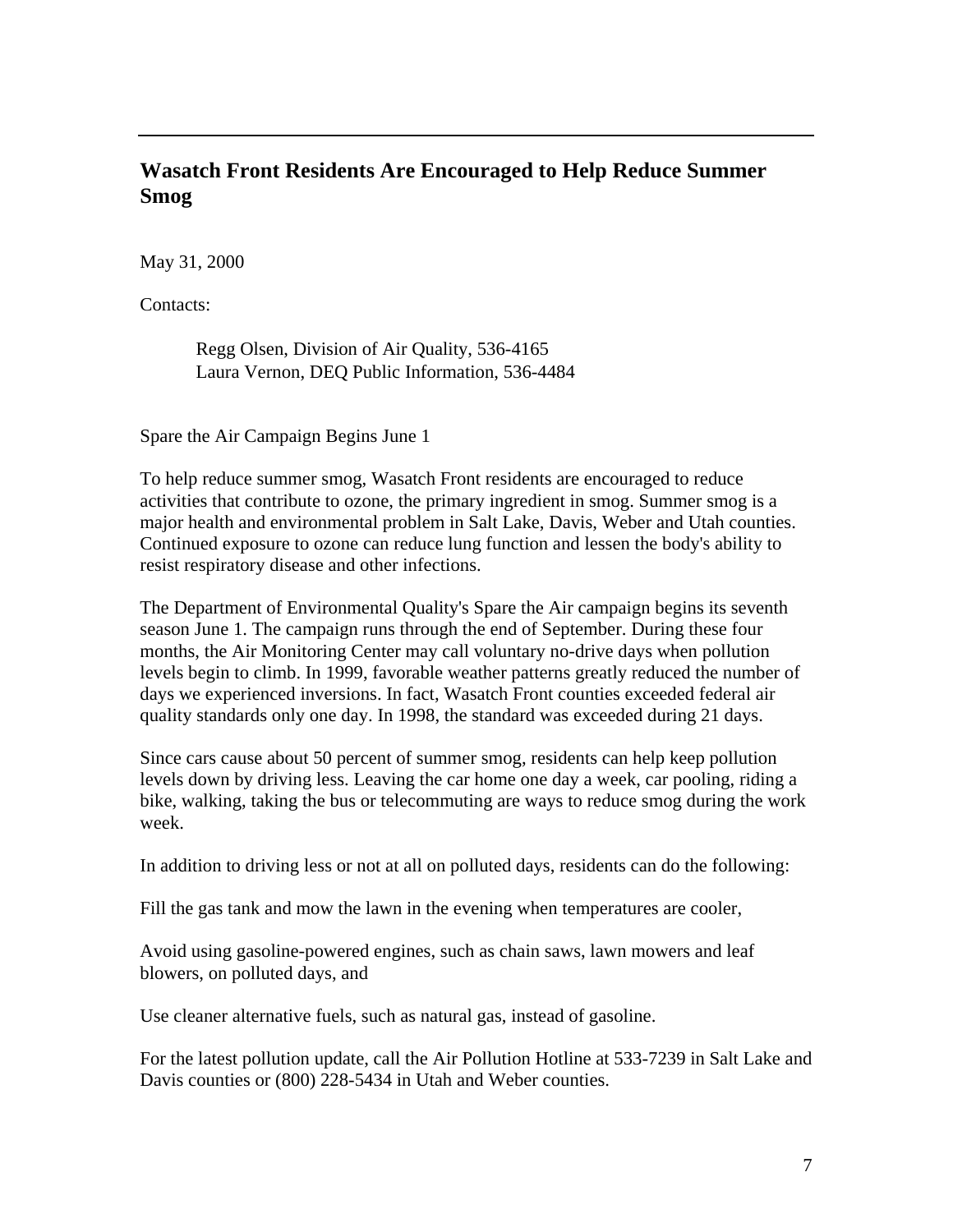### **Nuclear Regulatory Commission to Conduct Hearing on Proposed Nuclear Waste Storage Facility**

June 15, 2000

Contacts:

Connie Nakahara, 801.366.0523, June 15-16 Dianne R. Nielson, 801.536.4402, week of June 19

Beginning June 19, the U.S. Nuclear Regulatory Commission (NRC) Atomic Safety and Licensing Board will conduct a hearing on Private Fuel Storage's (PFS) application for a license to construct and operate a spent nuclear fuel storage facility on the Skull Valley Band of Goshute Indian Reservation.

The hearing begins at 9:30 a.m., at the Sheraton City Center Hotel, 150 W. 500 South, Wasatch Room, Mezzanine Level. It will continue each day until concluded. The hearing is open to the public for observation, except for those parts dealing with confidential proprietary information.

According to a NRC news release, The Board will hear testimony, receive exhibits and cross-examine witnesses on issues that have been raised. Issues include costs of constructing and operating the facility, PFS's ability to fight on-site fires and decommissioning. Only the fire-fighting issue and possibly decommissioning will be open to the public. Because PFS claims financial information to be proprietary, cost discussions will be closed and not subject to public scrutiny.

Parties participating in the hearing are the State of Utah, Confederated Tribes of the Goshute Reservation, PFS and NRC.

In addition to attending the hearing, the public can also make brief oral comments to the Board June 23 from 1 to 4 p.m., and 7 to 9:30 p.m., and June 24 from 1 to 4 p.m., at the Sheraton City Center Hotel, 150 W. 500 South, Wasatch Room, Mezzanine Level.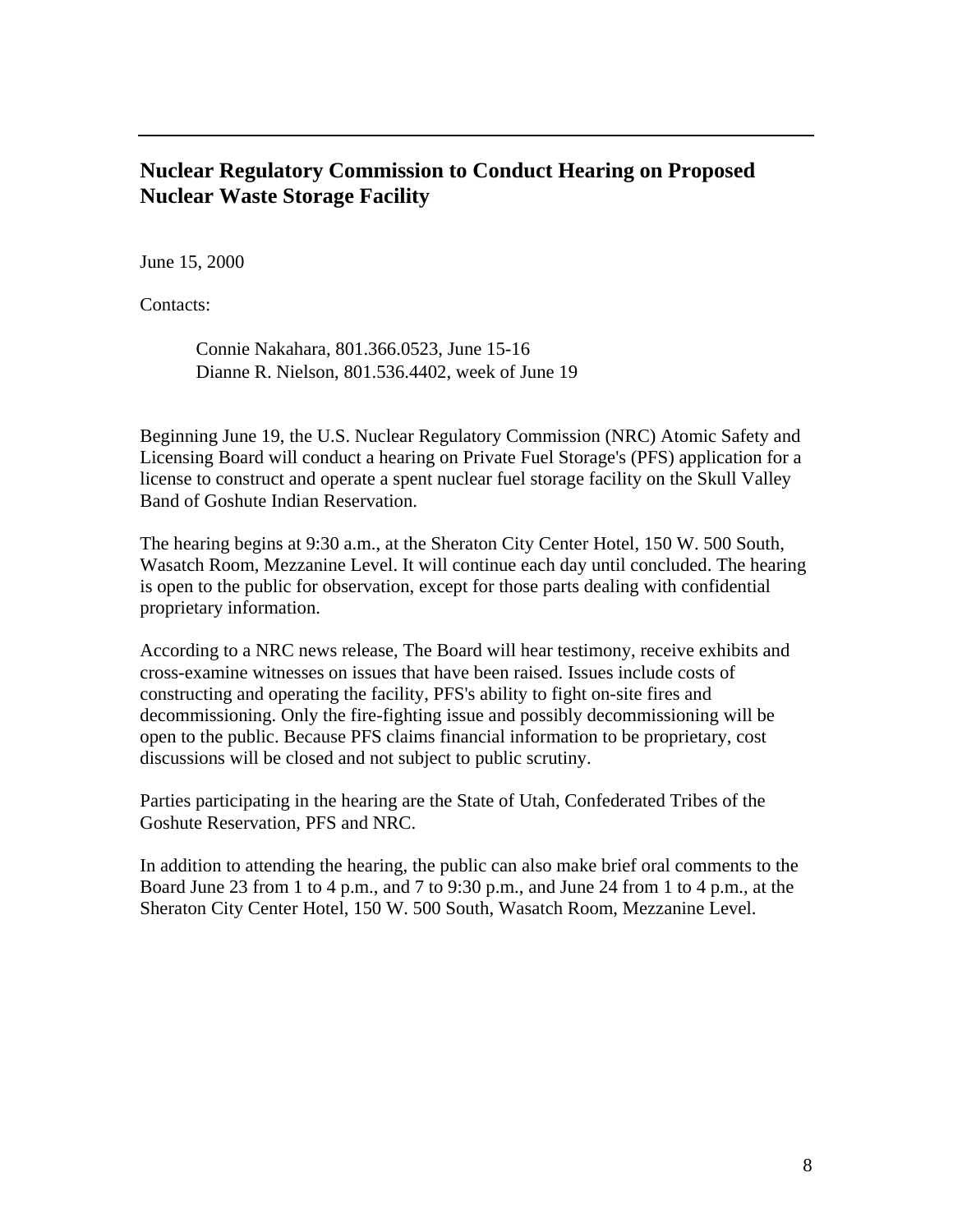### **Public Invited to Make Comments on Storage of High-Level Nuclear Waste in Skull Valley**

June 15, 2000

Contacts:

Connie Nakahara, 801.366.0523, June 15-16 Dianne R. Nielson, 801.536.4402, week of June 19

The public is invited to make oral comments at the U.S. Nuclear Regulatory Commission (NRC) Atomic Safety and Licensing Board hearing about Private Fuel Storage's (PFS) application for a license to construct and operate a spent nuclear fuel storage facility on the Skull Valley Band of Goshute Indian Reservation.

Public comment sessions will be June 23 from 1 to 4 p.m., and 7 to 9:30 p.m., and June 24 from 1 to 4 p.m., at the Sheraton City Center Hotel, 150 W. 500 South, Wasatch Room, Mezzanine Level.

"PFS's proposal will impact Utahns throughout the state, and everyone needs to be involved to determine the outcome," said Dianne Nielson, Executive Director of the Utah Department of Environmental Quality. "Since NRC provides few opportunities for the public to participate in the licensing proceedings, it's important to take advantage of this opportunity to express opinions to the Board."

The public may also submit written comments at any time. Statements should be sent by mail to Office of the Secretary, Rulemakings and Adjudications Staff, U.S. Nuclear Regulatory Commission, Washington, D.C. 20555-0001; by fax to (301) 415-1101; or by e-mail to hearingdocket@nrc.gov.

A copy should also be sent by mail to Administrative Judge G. Paul Bollwerk, III, Atomic Safety and Licensing Board Panel, Mail Stop T-3F23, U.S. Nuclear Regulatory Commission, Washington, D.C. 20555-0001; by fax to (301) 415-5599; or by e-mail to gpb@nrc.gov.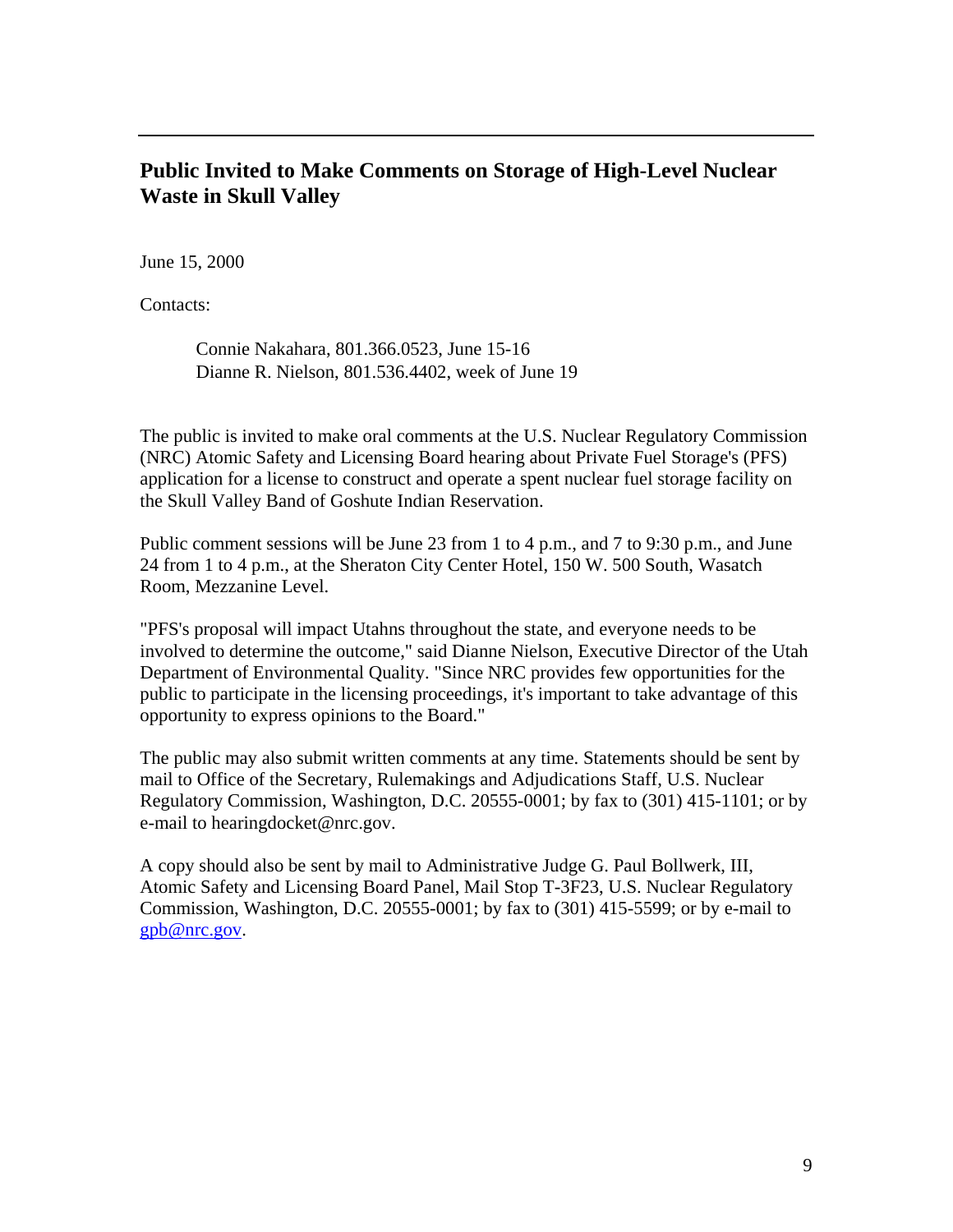# **Statement Concerning NRC Hearing and High Level Nuclear Waste Storage in Skull Valley, Utah**

June 20, 2000

Contact:

Dianne R. Nielson, Executive Director, 801.536.4402

Today the State of Utah is litigating the estimated costs of constructing and operating the Private Fuel Storage, L.L.C. (PFS) high level nuclear waste storage facility proposed for the Skull Valley Band of Goshute Indian Reservation, Utah. We are not allowed to discuss specific cost issues because PFS simply claims that financial matters are proprietary. As a result, the public will not be able to scrutinize PFS's financial qualifications to safely operate and close the facility.

The Nuclear Regulatory Commission (NRC) has done an unacceptable job at reviewing and approving PFS's financial qualifications. Although the State has raised many substantial concerns about PFS's financial status, NRC has restricted the State to only questioning PFS's cost estimates. NRC has not thoroughly investigated the financial viability of PFS itself and the proposed storage facility.

PFS is a limited liability company with no assets of its own. As a limited liability company, PFS member utilities will be shielded from individual liability for any incidents related to the PFS project. Therefore, there are no deep pockets to fund unforeseen safety problems that may occur.

Although NRC regulations require the demonstration, NRC will not require PFS to demonstrate its financial qualifications prior to granting PFS a construction and operating license for a 4,000-cask nuclear waste storage facility. Although the State believes PFS's current and projected assets, liabilities, and capital structures are critical to ensure financial responsibility, NRC said it was not necessary to look at PFS's current financial status. According to NRC, "PFS will have no significant assets, liabilities, and capital" until a license is granted. Thus, NRC's attitude essentially nullifies its own financial assurance requirements. Moreover, instead of deciding now whether PFS has adequate funds to undertake this project, NRC is forcing the State of Utah and other intervenors to spend significant funds to participate in this licensing proceeding.

PFS will not be required to show that there is a viable market for the storage facility. PFS should demonstrate a viable market now as part of the licensing proceeding, and should not be issued an NCR license if no market exists. PFS has been unwilling to disclose whether any utility has actually agreed to store nuclear waste at the Skull Valley site. If there is not a sufficient market, PFS may be forced to cut corners and jeopardize safety.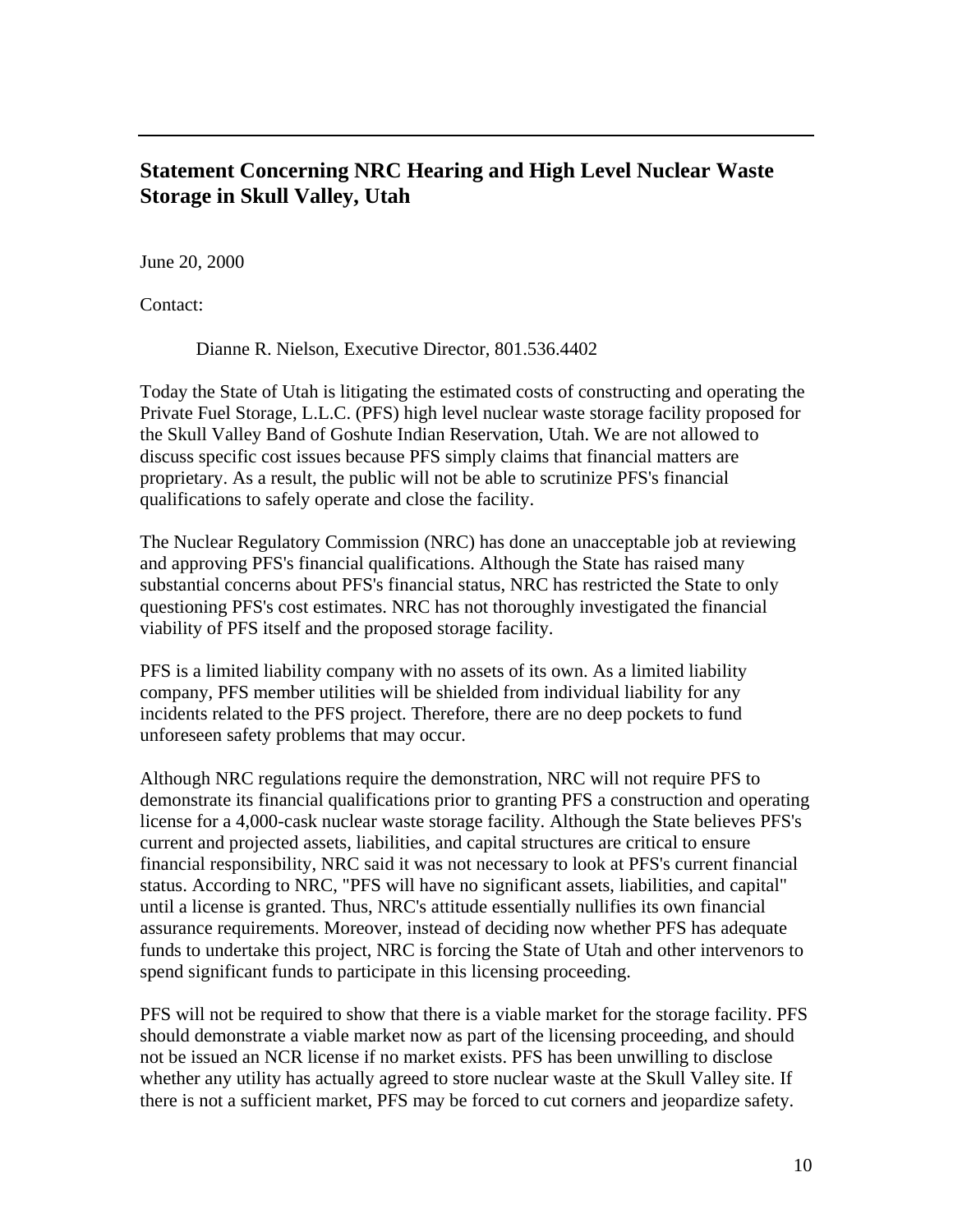NRC does not require any insurance or bonding to ensure liability coverage in the event of an accident.

Although required by regulation, NRC will not require PFS to set aside all decommissioning funds prior to receiving a license.

The State has no confidence in NRC's evaluation of PFS's financial qualifications. NRC recently issued a license to a company it knew was on the verge of bankruptcy.

In general, NRC has accepted unsupported statements and required little documentation that support PFS's claims about its financial capabilities. Moreover, NRC has relied on unenforceable license conditions that defer any financial demonstration until after the license is issued. As a result, NRC will allow PFS to construct the facility before PFS is required to show revenue sources to operate it. Once the facility is constructed, PFS will have a strong impetus to move forward with operation -- possibly sacrificing safety. Furthermore, NRC did not even evaluate PFS's current data. For example, NRC approved PFS's outdated construction cost estimates that are more than half of PFS's own updated cost estimates.

Under NRC's approach, the State and the public are completely excluded from the process and denied their right to challenge whether PFS is financially qualified.

# **Public Comment Sought on Options for Reducing SO2 Emissions in the West**

June 26, 2000

Contacts:

Ursula Kramer, Division of Air Quality, (801) 536-4015 Jan Miller, Division of Air Quality, (801) 536-4042

A public workshop will be held Wednesday at 7 p.m. at the Department of Environmental Quality, 168 N. 1950 West, Salt Lake City, to review and solicit comments on the Western Regional Air Partnership's (WRAP) draft recommendations and options for reducing sulfur dioxide (SO2) emissions from large industrial sources over the next two decades, including a backstop "cap-and-trade" program to ensure the reductions are achieved.

Western states, tribes and federal agencies that are members of the WRAP will make a final recommendation to the U.S. Environmental Protection Agency Oct. 2, 2000. The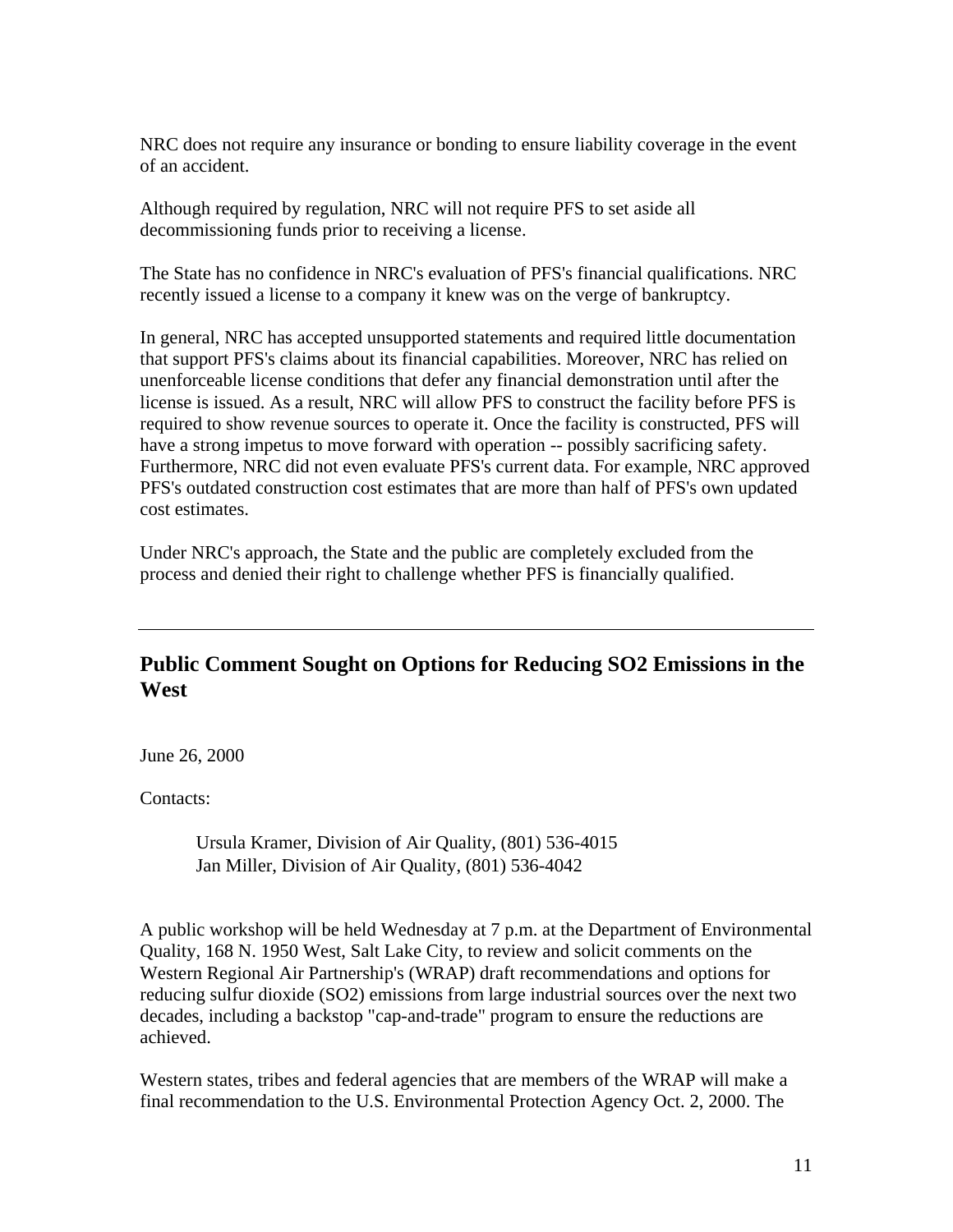draft recommendations and options were developed over the last two years by WRAP committees comprising a diverse group of stakeholders, including industry, environmental groups and academia.

DEQ Executive Director Dianne Nielson and stakeholders participating in the WRAP will explain the recommendations and options and how they may affect Utah. The public will have an opportunity to ask questions and make comments, which will be considered before a final recommendation is made.

"This is an opportunity for western states to protect visibility with a plan developed by western stakeholders," Nielson said. "Furthermore, a market trading program is likely to be the most cost-effective way to do it. We want public comment to help us refine the proposal."

Under EPA's regional haze rule, nine Western states have the option of establishing milestones for reducing SO2 emissions through the year 2018. These milestones must show greater progress toward reducing SO2 emissions than would be achieved by requiring older facilities to install what is known as Best Available Retrofit Technology through a command-and-control regulatory program. The WRAP is seeking comments on how many tons of SO2 emissions should be cut by what industries by 2018, and for the interim years of 2003, 2008 and 2013.

Also under consideration is a backstop cap-and-trade program which would go into effect if the emission reductions established by the milestones are not achieved. Under that program, each source of emissions -- such as power plants and smelters -- would be given a certain number of "allowances" or amount of emissions that it could trade. A source that exceeded its allowance could, for example, purchase allowances from another source that is under its limit.

Documents related to the proposals, prepared by the WRAP's Market Trading Forum and Initiatives Oversight Committee, are available on the WRAP web site at www.wrapair.org (opens in a new window). Copies of all related documents may also be obtained by contacting: Patrick Cummins, Western Governors' Association, 600 17th Street, Suite 1705 S. Tower, Denver, CO 80202, (303) 623-9378, pcummins@westgov.org; or Bill Grantham, National Tribal Environmental Council, 2221 Rio Grande NW, Albuquerque, NM 87104, (505) 242-2175, bgrantham@ntec.org.

ABOUT THE WRAP: The WRAP was created as the successor organization to the Grand Canyon Visibility Transport Commission, which made over 70 recommendations in June 1996 for improving visibility in 16 national parks and wilderness areas on the Colorado Plateau. The Partnership promotes, supports and monitors the implementation of those recommendations throughout the West. The WRAP is also implementing regional planning processes to improve visibility in all Western Class I areas, setting up the necessary subgroups to address areas beyond the Colorado Plateau, including the Northwest. The WRAP is jointly administered by the Western Governors' Association (WGA) and the National Tribal Environmental Council (NTEC).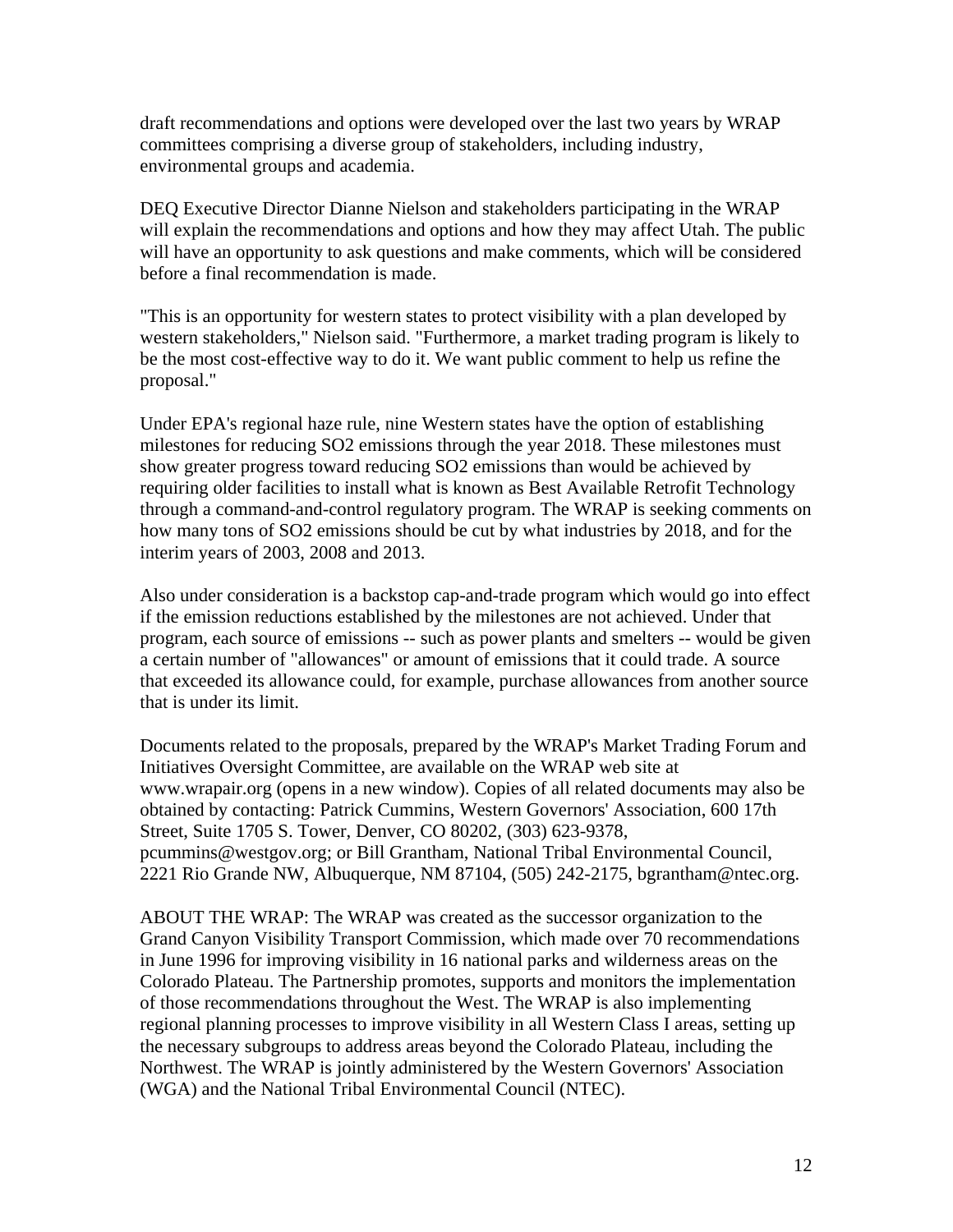#### **Five Utah Companies Receive Award for Reducing Air Pollution**

June 29, 2000

Contacts:

Rick Sprott, Division of Air Quality, (801) 536-4151

The Department of Environmental Quality, Division of Air Quality will recognize five Utah companies for reducing air pollution emissions at specific plants by more than 50 percent. The Air Pollution Reduction Award recipients are:

Amoco, Salt Lake City Refinery—Salt Lake City LDS Hospital—Salt Lake City Pacificorp, Hunter Power Plant—Castle Dale Thiokol, Clearfield Plant—Clearfield Questar Pipeline Company, Oak Spring Turbine Compressor Station—near Spring Glen in Carbon County

The companies will be recognized at the Division of Air Quality Board Meeting Wednesday at 1:30 p.m. at the Department of Environmental Quality, 168 N. 1950 West, Salt Lake City, Room 101.

Between 1990 and 1998, the Amoco Salt Lake City Refinery reduced air emissions by 75 percent; LDS Hospital by 97 percent; Pacificorp, Hunter Power Plant by 57 percent; Thiokol, Clearfield Plant by 97 percent; and Questar Pipeline Company, Oak Spring Turbine Compressor Station by 94 percent. Reduced pollutants include particulate matter, sulfur compounds, nitrogen oxides, votatile ozone-forming contaminants and carbon monoxide.

"Collectively, these five plants have eliminated more than 42,000 tons of pollution in and around the Wasatch Front and sensitive national areas," said Rick Sprott, Division of Air Quality planning manager. "These reductions have reduced the impact on respiratory illnesses as well as our visibility."

Recipients were selected based on three criteria: a reduction in air pollution emissions by 50 percent or more between 1990 and 1998, a good environmental compliance track record and air pollution reduction results based on positive actions by the company, not decreased business activity.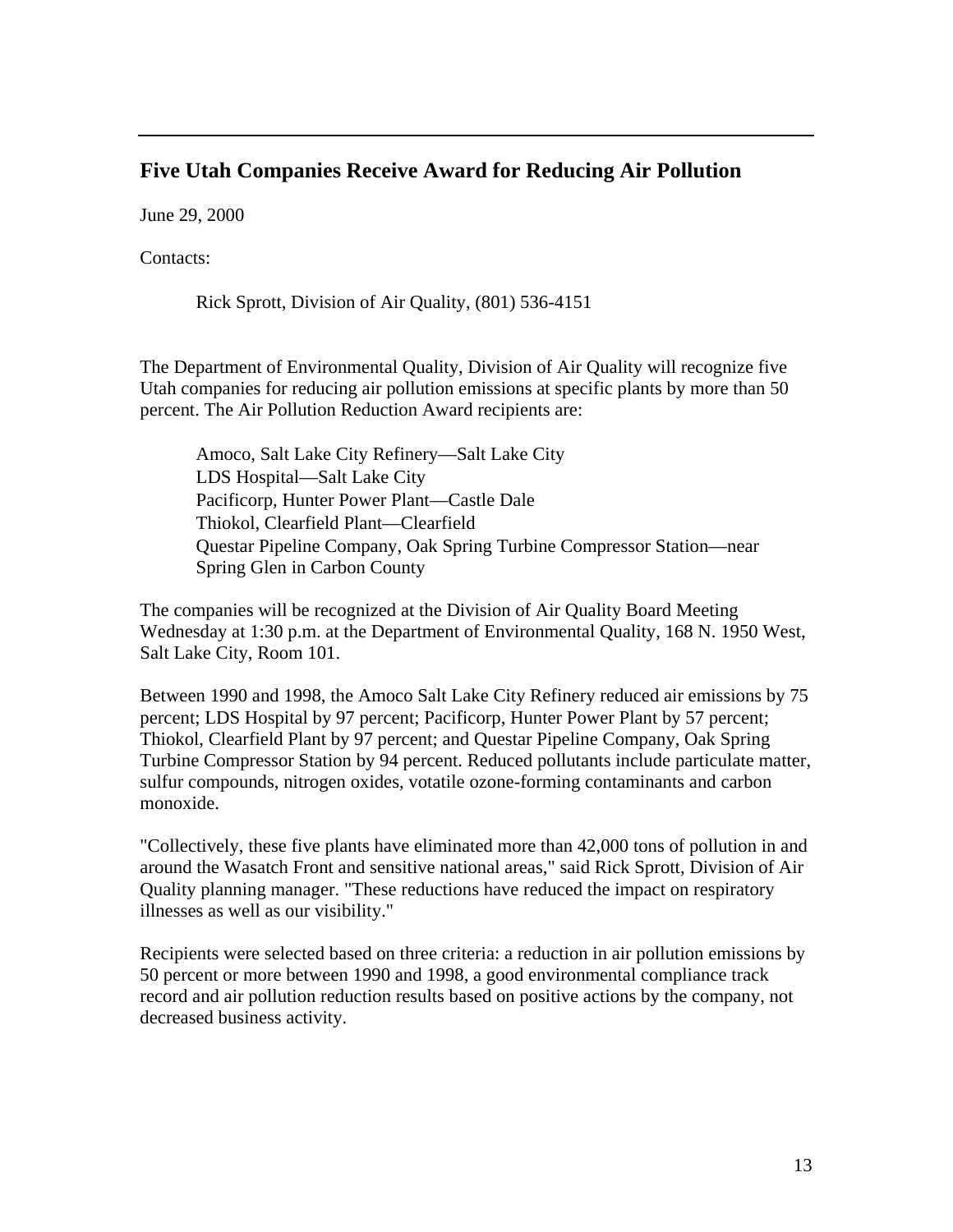# **Correction to News Release, "Five Utah Companies Receive Award for Reducing Air Pollution," Dated June 29, 2000**

July 3, 2000

Contacts:

Rick Sprott, Division of Air Quality, (801) 536-4151

The Department of Environmental Quality, Division of Air Quality (DAQ) originally selected Questar Pipeline Company, Oak Spring Turbine Compressor Station as one of five Utah companies to receive the Air Pollution Reduction Award for reducing air pollution between 1990 and 1998. Although Questar Pipeline Company, Oak Spring Turbine Compressor Station has a good compliance record and has installed advanced pollution control equipment to prevent air pollution, it only began operation in 1998. Therefore, it meets only two of the three criteria required to receive this award. As a result, DAQ removed the Questar station from the list of award recipients.

The remaining four recipients of the Air Pollution Reduction Award are:

Amoco, Salt Lake City Refinery—Salt Lake City LDS Hospital—Salt Lake City Pacificorp, Hunter Power Plant—Castle Dale Thiokol, Clearfield Plant—Clearfield

DAQ will recognize these four Utah companies at its board meeting Wednesday at 1:30 p.m. at the Department of Environmental Quality, 168 N. 1950 West, Salt Lake City, Room 101.

Recipients were selected based on three criteria: a reduction in air pollution emissions by 50 percent or more between 1990 and 1998, a good environmental compliance track record and air pollution reduction results based on positive actions by the company, not decreased business activity.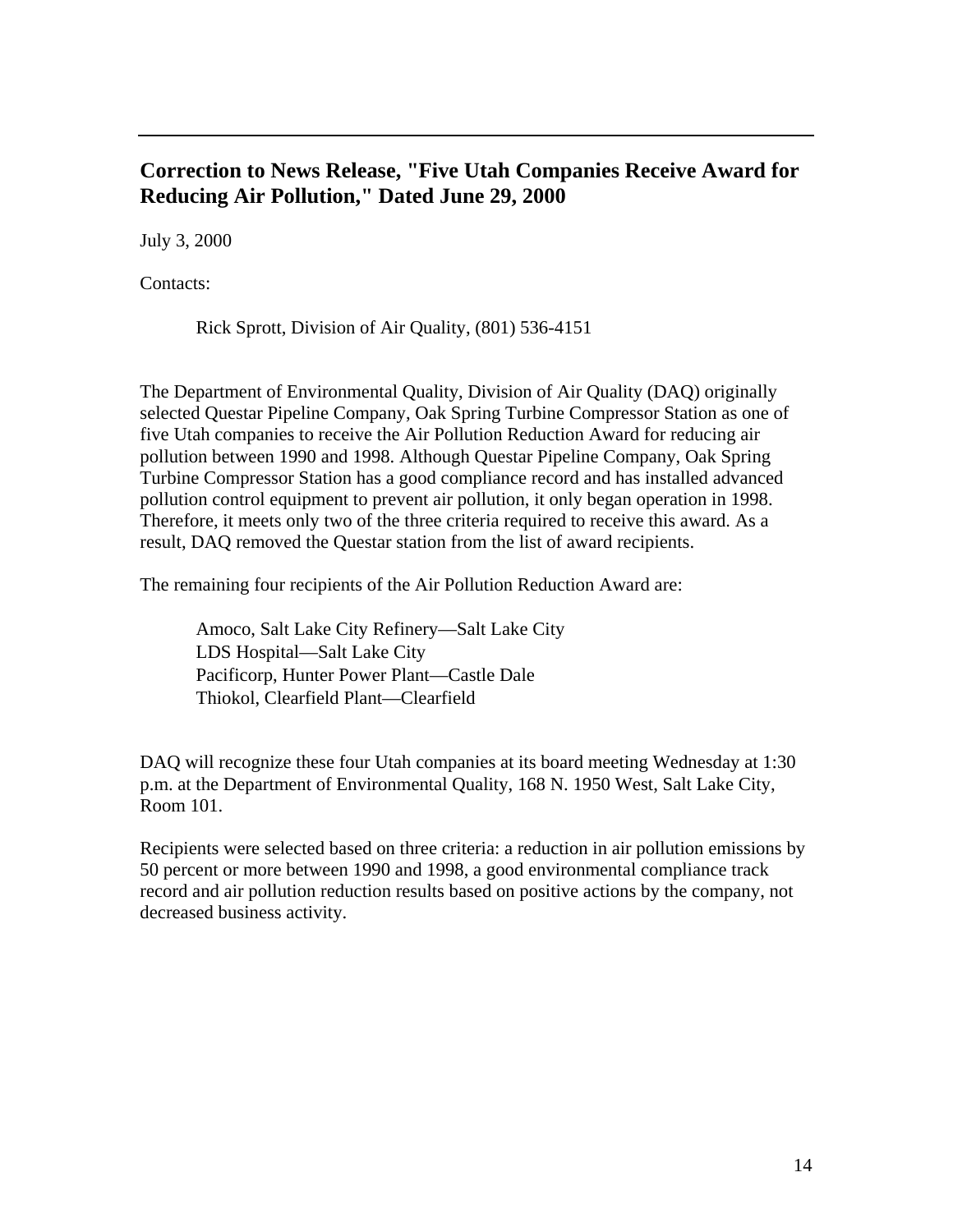### **Director of Air Quality Division Announces Resignation**

July 18, 2000

Contacts:

Ursula Kramer, Director, Division of Air Quality, 801.536.4015 Dianne Nielson, Executive Director, Department of Environmental Quality, 801.536.4402

Ursula Kramer, Director of the Utah Division of Air Quality, announced her resignation today. She has accepted a position with Pima County in Arizona as Director of Environmental Quality. "Over the years at DEQ, it has been both a pleasure and privilege to have worked with so many wonderful people and to have had many opportunities for professional growth," Kramer said. "Although I will miss friends and colleagues in Utah, I look forward to new opportunities in Arizona."

In addition to her leadership in developing and implementing air quality plans and programs along the Wasatch Front, she has played a key role in western regional efforts to improve visibility in national parks and monuments throughout the West.

"During her 17 years at the Department of Environmental Quality, Ursula has worked tirelessly to improve the environment in Utah," said Dianne Nielson, Executive Director of the Department of Environmental Quality. "Her leadership in air quality has been critical during this time of growth throughout Utah."

Kramer has been Director of the Division and Executive Secretary of the Air Quality Board since 1996. Prior to that time, she worked as an engineer and in management positions within the Bureau of Public Water Supply and Bureau of Solid and Hazardous Waste as well as the Division of Environmental Response and Remediation at the Department of Environmental Quality.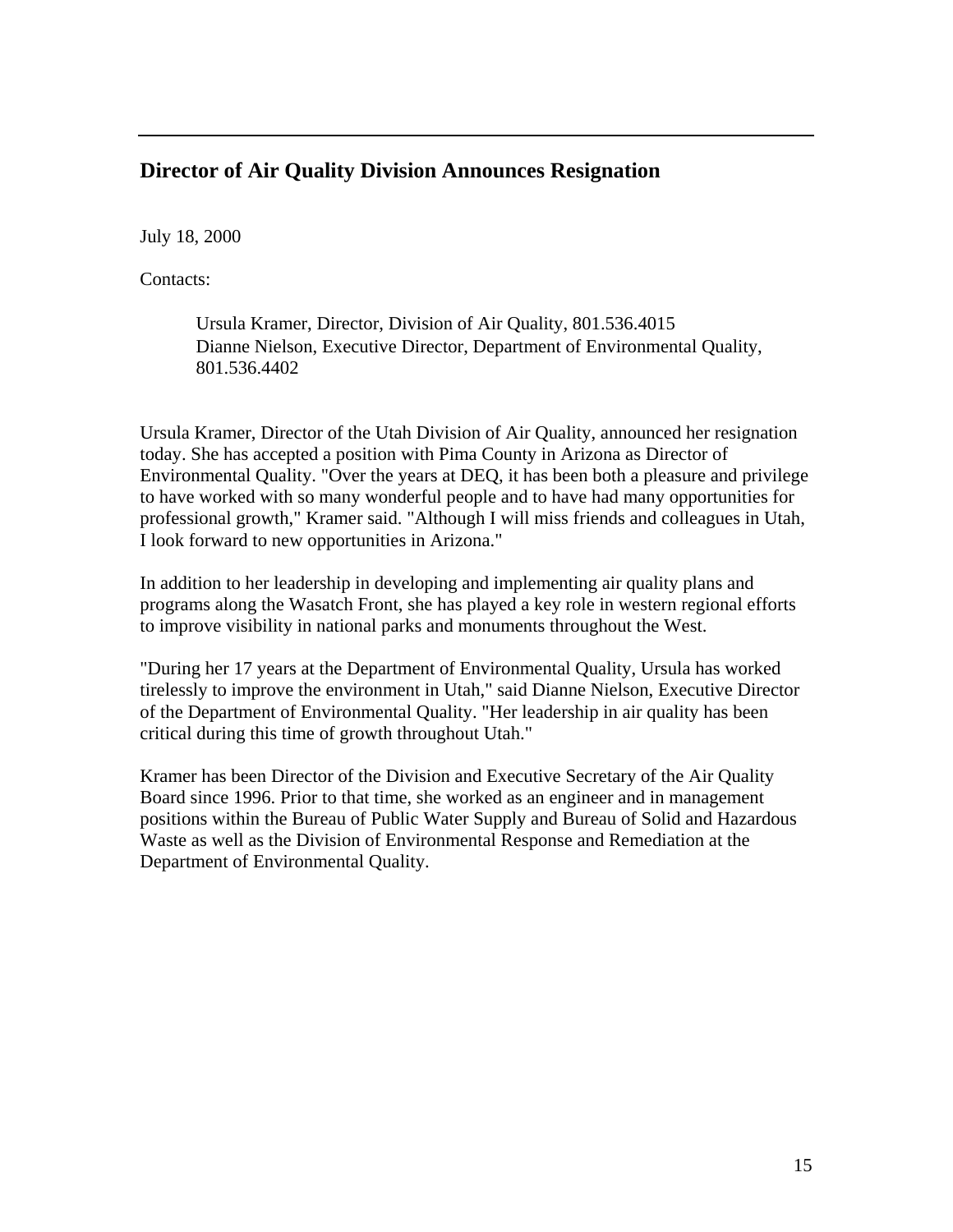### **Gov. Leavitt to Speak at Public Hearing on Impacts of High-Level Nuclear Waste Storage in Utah**

July 25, 2000

Contacts:

Dianne Nielson, Executive Director, Department of Environmental Quality, 801.536.4402 Connie Nakahara, Director, High-Level Nuclear Waste Storage Opposition, 801.366.0523

Gov. Michael Leavitt is scheduled to speak Thursday to the U.S. Nuclear Regulatory Commission, the U.S. Bureau of Land Management, the U.S. Bureau of Indian Affairs and the U.S. Surface Transportation Board at a public hearing on the Draft Environmental Impact Statement (DEIS) for the Private Fuel Storage high-level nuclear waste storage facility in Skull Valley. The public is also encouraged to speak at that hearing on Thursday from 7 to 10 p.m. at the Little America Inn, Arizona Room, 500 S. Main St. in Salt Lake City.

A second public hearing will be held Friday in Grantsville from 7 to 10 p.m. at Grantsville Middle School, 318 S. Hale St. Those wishing to make comments should register 15 minutes prior to the meeting at the meeting location. In addition to the hearings, the public can learn more about the impacts of high-level nuclear waste transportation and storage at information forums scheduled for Wednesday from 7 to 8 p.m. at the Salt Lake City Council Chambers, Room #315, 451 S. State St., Salt Lake City; and Thursday from 4 to 5:30 p.m. at Westminster College, Gore Auditorium, 1300 E. 1840 South, Salt Lake City.

To obtain a copy of the DEIS:

Write the Office of the Chief Information Officer, Reproduction and Distribution Services Section, U.S. Nuclear Regulatory Commission, Washington, DC 20555- 0001 Send an e-mail to distribution@NRC.gov Fax to (301) 415-2289 Online at www.nrc.gov/NRC/NUREGS/SR1714/index.html (opens in a new window).

A copy should be available at the University of Utah Marriott Library, official NRC document repository. A copy is also available for reading at: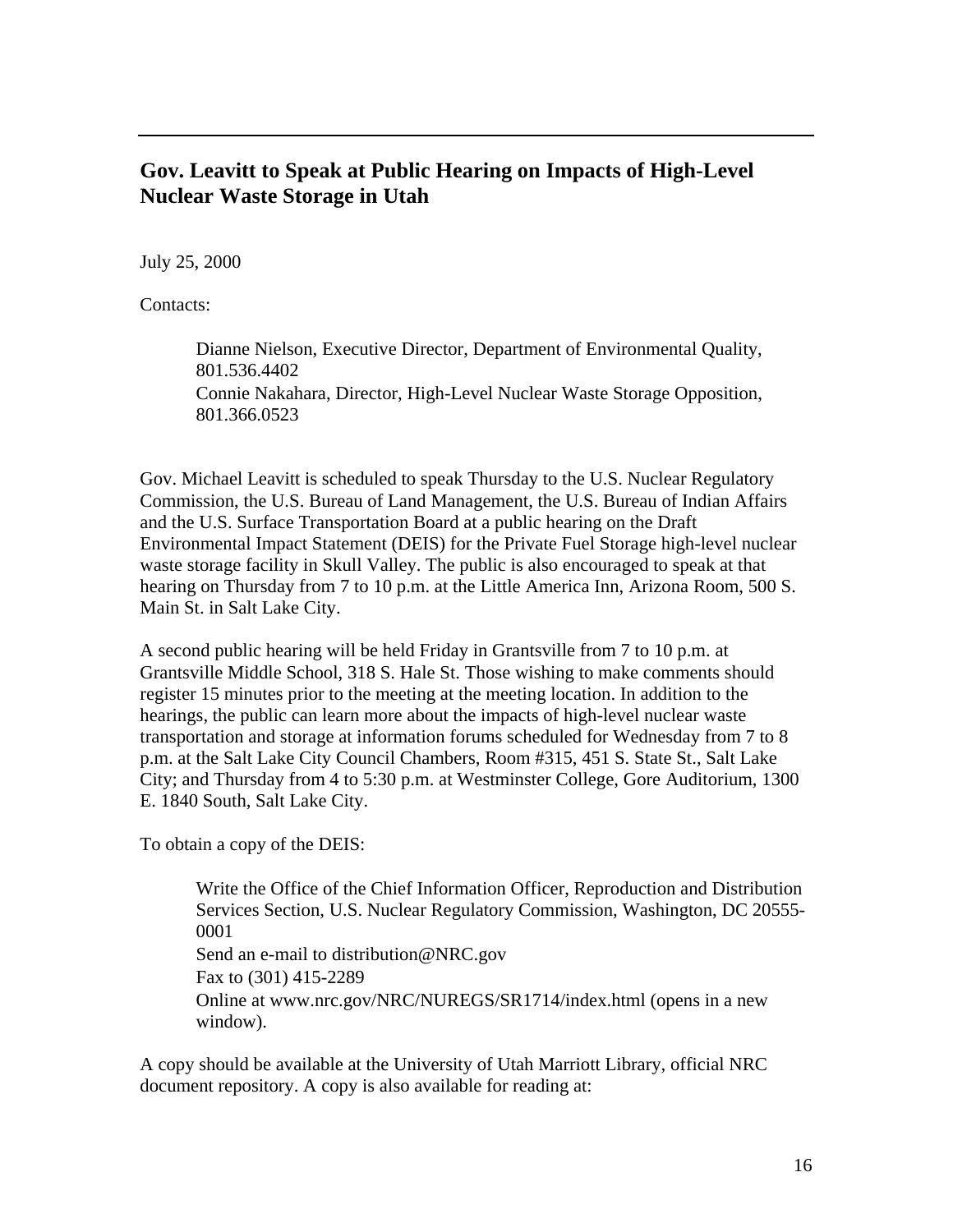Department of Environmental Quality, Office of Planning and Public Affairs 168 N. 1950 West Salt Lake City from 8 a.m. to 5 p.m., Monday through Friday.

Written comments on the DEIS must be submitted by September 21, 2000

Send comments to:

David L. Meyer, Chief Rules and Directives Branch Division of Freedom of Information and Publications Services Office of Administration Mail Stop T-6D-59 U.S. Nuclear Regulatory Commission Washington, DC 20555-0001

For more information, visit the web site www.deq.state.ut.us/hlw/home.htm.

# **Southwestern Jordan Valley Ground Water Plumes Proposed Clean-up Plan**

July 28, 2000

Contacts:

Doug Bacon, UDEQ Project Manager, (801) 536-4282 Eva Hoffman, EPA Project Manager, 1-800-227-8917 x6764 Louie Cononelos, Kennecott, (801) 252-3103 David Ovard, Jordan Valley Water Conservancy District, (801) 565-8903

The public is invited to comment on a proposal to clean up contaminated ground water in the southwestern Jordan Valley area. Groundwater was contaminated by historic mining activities in the Oquirrh Mountains. Several plumes were formed as a result. The impacted area is part of the Kennecott South Zone and generally underlies portions of West Jordan, South Jordan, Riverton, and Herriman cities and unincorporated areas of southwest Salt Lake County. The public is invited to comment on the proposal. Public comment period runs from Aug. 1 to Aug. 30, 2000. An open house will be held Aug. 1 from 4 to 8 p.m. at UDEQ, 168 N. 1950 West, Room 101, Salt Lake City. A brief presentation on the proposal will be given at 4, 5, 6, and 7 p.m. A public hearing will be held Aug. 9 at 7 p.m. at the West Jordan City Council Chambers, 8000 S. Redwood Rd.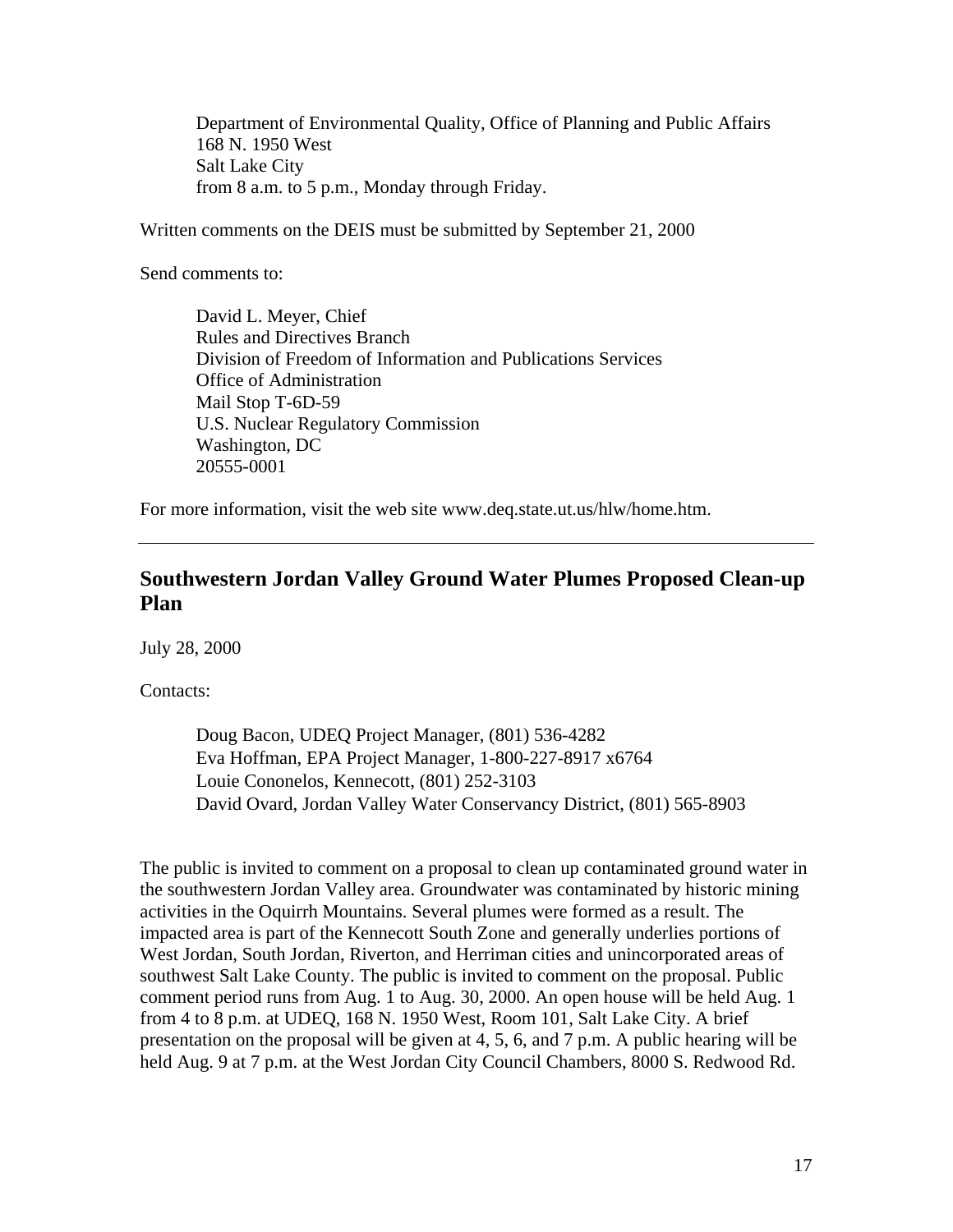The U.S. Environmental Protection Agency and the Utah Department of Environmental Quality have announced a "pump and treat" scenario as the Preferred Alternative in a proposed plan released publicly. The agencies have determined that it is necessary to remove the contaminated water from the aquifer to prevent it from spreading. The water will be treated then made available as a public drinking water source. The agencies have been working closely with Kennecott, the Jordan Valley Water Conservancy District, and the state and local water interests to develop the plan. The process is being administered under Superfund law and a Natural Resource Damage Claim settlement awarded to the State.

For a copy of the proposed plan, please contact Renette Anderson, UDEQ Community Relations, at (801) 536-4478.

# **Additional Public Hearing on Impacts of High-Level Nuclear Waste Storage in Utah Scheduled for Aug. 21**

July 25, 2000

Contacts:

Dianne Nielson, Executive Director, Department of Environmental Quality, 801.536.4402 Connie Nakahara, Director, High-Level Nuclear Waste Storage Opposition, 801.366.0523

The State of Utah has received notification from the U.S. Nuclear Regulatory Commission (NRC) that an additional hearing has been scheduled for the public to comment on the Draft Environmental Impact Statement (DEIS) concerning the proposed Private Fuel Storage high-level nuclear waste storage facility on the Skull Valley Band of Goshute Reservation.

The public hearing is scheduled for Monday, Aug. 21, 2000, from 2 to 4 p.m. and 6 to 9 p.m. at Little America, 500 S. Main St., in Salt Lake City. This additional hearing is a response to numerous requests from Gov. Michael Leavitt and concerned citizens to schedule more hearings for public comment.

To obtain a copy of the DEIS, write the Office of the Chief Information Officer, Reproduction and Distribution Services Section, U.S. Nuclear Regulatory Commission, Washington, DC 20555-0001; send an e-mail to distribution@NRC.gov or a fax to (301) 415-2289; or go online at www.nrc.gov/NRC/NUREGS/SR1714/index.html (opens in a new window). A copy should be available at the University of Utah Marriott Library, official NRC document repository.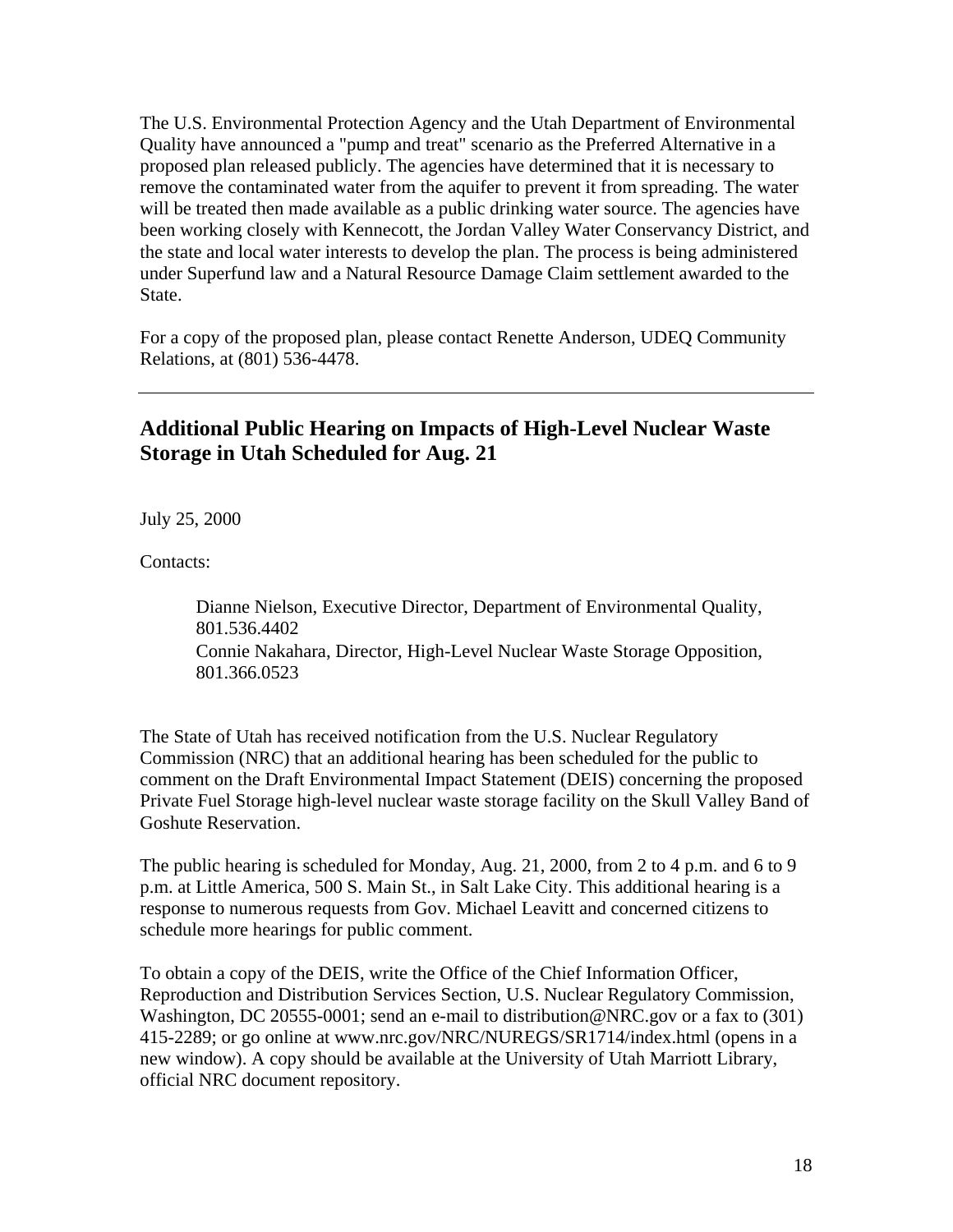A copy is also available for reading at the Department of Environmental Quality, Office of Planning and Public Affairs, 168 N. 1950 West, Salt Lake City, from 8 a.m. to 5 p.m., Monday through Friday. Written comments on the DEIS must be submitted to the NRC by Sept. 21, 2000. Send comments to David L. Meyer, Chief, Rules and Directives Branch, Division of Freedom of Information and Publications Services, Office of Administration, Mail Stop T-6D-59, U.S. Nuclear Regulatory Commission, Washington, DC 20555-0001. For more information, visit the web site www.deq.state.ut.us/hlw/home.htm.

#### **DEQ Names Acting Director of the Air Quality Division**

September 6, 2000

Contacts:

Laura Vernon, DEQ Public Information Officer, (801) 536-4484

Richard Sprott has been named Acting Director of the Utah Division of Air Quality and Executive Secretary of the Utah Air Quality Board. Sprott will serve as acting director until a permanent replacement for former director, Ursula Kramer, is found. Kramer resigned in August after accepting a position with Pima County, Ariz. Sprott will also continue to serve as manager of the Division's Planning Branch.

"We are fortunate to have Rick's leadership abilities and expertise moving the Division forward in protecting air quality not only in Utah but also in the western region," said Dianne Nielson, Executive Director of the Utah Department of Environmental Quality.

Sprott assumes the responsibility of leading Utah's efforts with other western states to solve the regional haze problems in national parks. Sprott also continues to oversee development of a new PM10 maintenance plan to resolve transportation conformity problems.

"I'm privileged to have this opportunity to work more closely with people involved in setting air quality policy," Sprott said. "Air quality is very important to the citizens of Utah and we are committed to keep the air we breath as clean as possible."

Sprott came to the Division of Air Quality in 1994 as an environmental scientist in the Operating Permits Section, where he focused primarily on toxic air pollutants and electric utility permitting. Prior to coming to the Division, Sprott served as a career officer in the U.S. Air Force. His final assignment was at Hill Air Force Base as Deputy Chief of the Science, Technology, and Environmental Services Division.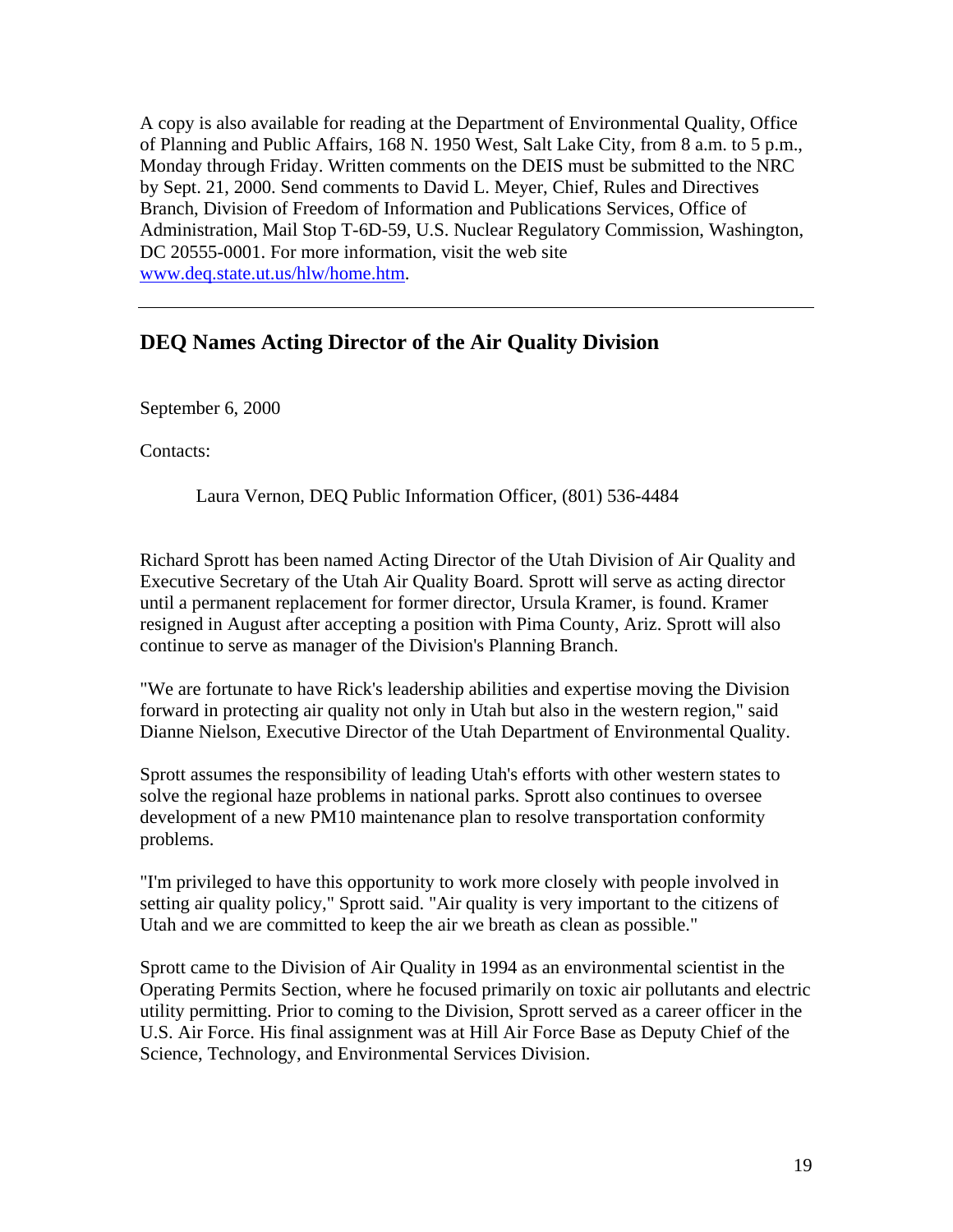Sprott has a bachelor's degree in chemistry from Grinnell College and a master's degree in environmental management from Duke University. While at Duke University, he received the Atmospheric Sciences Academic Achievement Award from the Central North Carolina Chapter of the American Meteorological Society for his work in toxic air pollutants.

# **Private Well Owners in Milford Are Encouraged to Test Drinking Water for Bacteria**

September 22, 2000

Contacts:

Don Ostler, Director, Division of Water Quality, (801) 538-6047 Bill Damery, Division of Water Quality, (801) 538-6032

The Department of Environmental Quality and the Southwest Utah Public Health Department are encouraging Milford Valley private drinking water well owners to test their drinking water quarterly for total coliform and fecal coliform. Previous water tests have found these types of bacteria to be present from time to time in private wells.

Most bacteria found in water wells are harmless and pose no health risk. However, the presence of fecal coliform may indicate fecal waste contamination in the water, which could pose a health threat to humans, especially those with compromised immune systems, such as infants, the elderly, and those with HIV, cancer, or some other serious health condition.

The Utah Drinking Water standard for acceptable drinking water is a total coliform count of zero. Coliform bacteria are a large group of various species of bacteria. They include bacteria that occur naturally in the intestines of warm-blooded animals (fecal coliform) and non-fecal coliform bacteria.

Well owners who find the presence of total coliform or fecal coliform in their well water, no matter the amount, should immediately contact their local health department and consider disinfecting their wells. They should also boil their water for human consumption if fecal coliform is found, and continue this process until consecutive samples indicate fecal-free well water.

To find the source of bacteria in private wells, DEQ recently tested the ground water on behalf of the Milford Valley Ground Water Steering Committee. To date, no "frank" pathogens (bacteria that cause disease in a healthy person) have been found in any of the wells. Furthermore, contrary to a recent news story, no definitive link has been made between bacteria found in private drinking water wells and bacteria in Circle Four lagoons or wells.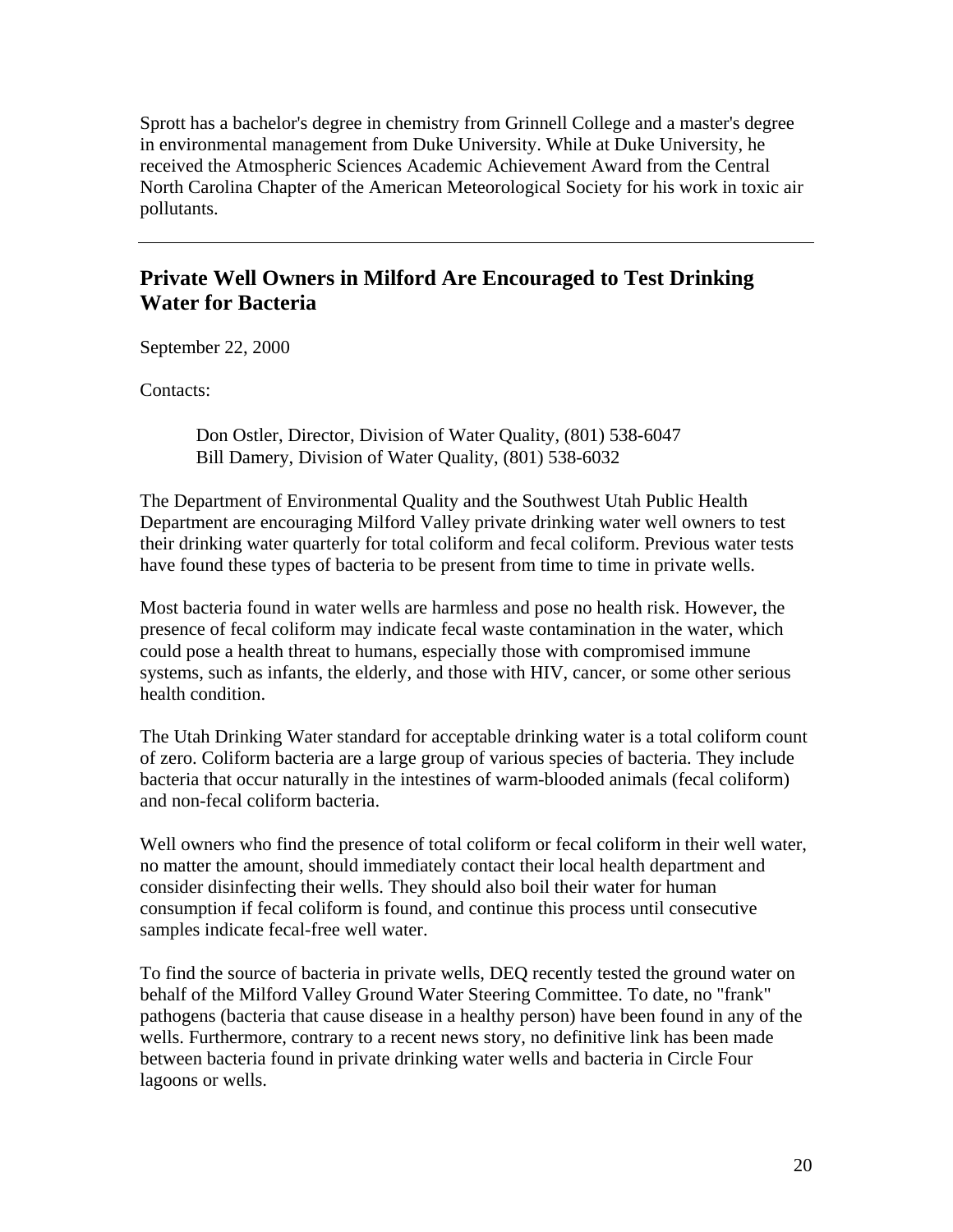"We are working with several agencies to review and more fully understand the latest investigation's conclusions," said Bill Damery, Division of Water Quality environmental scientist.

DEQ and local health departments have no regulatory authority over private wells. Therefore, private well owners have to assume the responsibility of not only testing their water but also maintaining their private wells.

or more information or to report coliform monitoring results from private wells, contact Scott Hacking at the Utah Department of Environmental Quality or Bill Dawson at the Southwest Utah Public Health Department. Both can be reached at (435) 586-2437.

# **Wildfire Smoke Major Cause of High Air Pollution During Summer**

October 2, 2000

Contacts:

Bob Dalley, Manager, Air Monitoring Center, (801) 887-0762 Rick Sprott, Acting Director, Division of Air Quality, (801) 536-4151

The Division of Air Quality's Air Monitoring Center called nine voluntary no-drive days and issued health advisories for four days during the summer "Spare the Air" season, which ran from June 1 to Sept. 30. Pollution from wildfires in the West is partly to blame.

"Wildfires are often ozone factories," said Rick Sprott, acting director of the Division of Air Quality. "A cloud of smoke may contain lots of ozone because fires create organic compounds and nitrogen oxides that react with heat and sunshine to produce ozone."

Salt Lake and Davis counties exceeded the one-hour National Ambient Air Quality Standard (NAAQS) during three days from June 1 to Sept. 30, which caused both counties to potentially violate the one-hour standard. During that same period, the eighthour NAAQS was exceeded eight days in Weber, Davis, Salt Lake and Utah counties. Davis, Salt Lake and Utah counties also possibly violated the eight-hour standard. This would be the first year ever that Utah County has violated an ozone standard.

This is also the first year that the entire network of air monitoring stations positioned along the Wasatch Front registered ozone levels in excess of the standards.

"We had a fairly bad year that we attribute mostly to natural causes," Sprott said. "In our best judgment, we wouldn't have had some of these exceedences without the wildfires, and we will request that EPA 'flag' the exceedences during the wildfire episodes. We hope that this will allow us to avoid being re-designated as non-attainment for the ozone standards."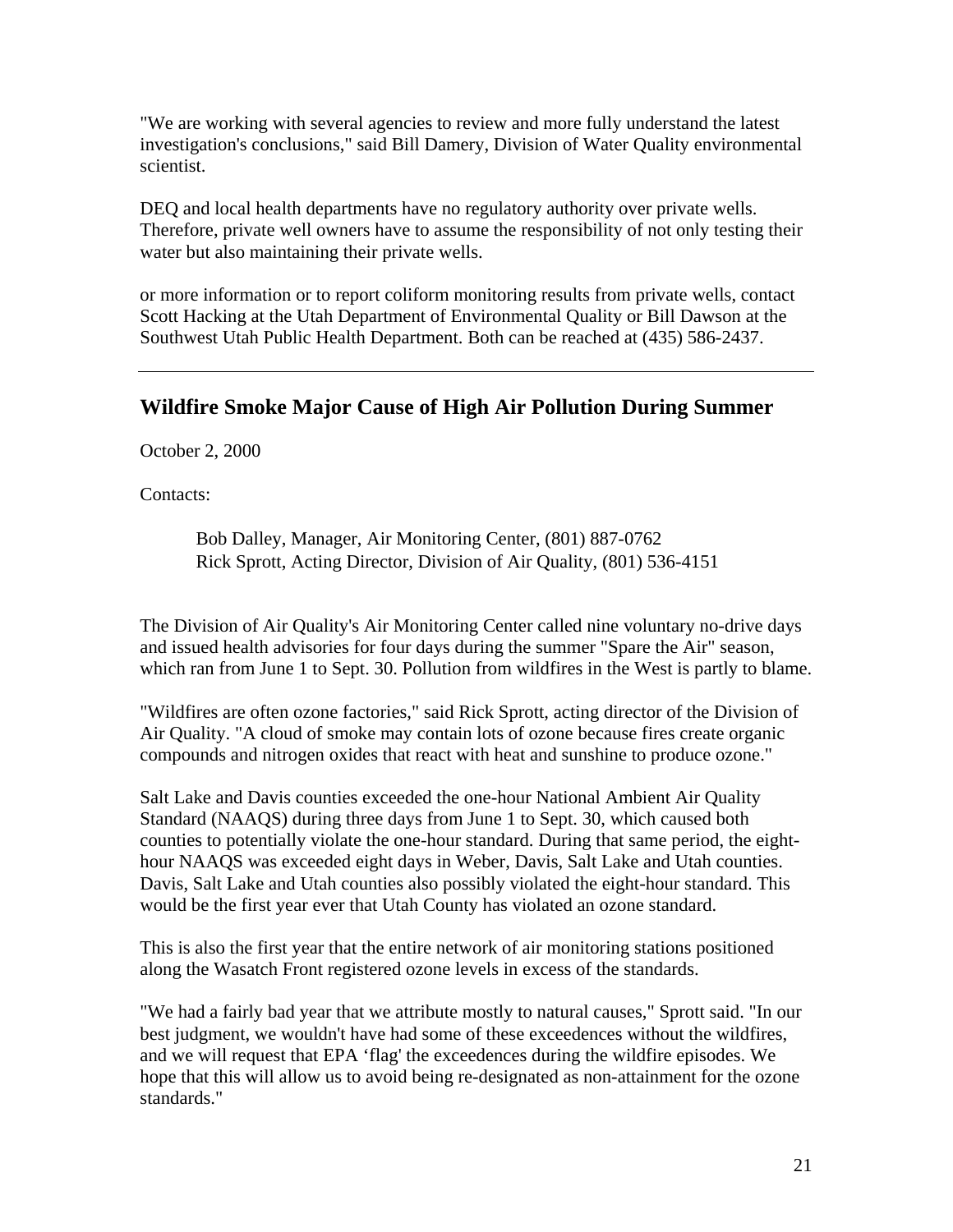Despite the smoke's contribution to high ozone levels this summer, residents along the Wasatch Front are urged to minimize human causes of ozone. Driving less, using cleaner alternative fuels like natural gas and riding mass transit can help keep pollution levels down.

Summer smog primarily consists of ozone and is a major health and environmental concern in Utah's urban counties. Continued exposure can reduce lung function and lessen the body's ability to resist respiratory diseases and other infections.

# **DEQ's "Red Light–Green Light" Program Begins Wednesday**

October 31, 2000

Contacts:

Bob Dalley, Air Monitoring Center, (801) 887-0762 Rick Sprott, Division of Air Quality, (801) 536-4151

Air quality program curtails wood burning during winter inversions

The Department of Environmental Quality's "Red Light–Green Light" program, which curtails wood burning along the Wasatch Front during winter inversions, starts its eighth season Wednesday, Nov. 1 and continues until March 1, 2001.

Wood-burning conditions are identified as "RED, YELLOW, GREEN." The system, used to notify citizens when they can burn, is simple: A red traffic light indicates burning is generally prohibited, yellow means a voluntary no burn and green means burning is allowed. However, stoves should be used properly to reduce pollution.

Wasatch Front residents will also be asked to drive as little as possible during red and yellow days because cars contribute significantly to the area's air pollution. Industries will be asked to minimize their release of air pollutants and to ensure that air pollution control equipment is functioning properly.

The program reduces particulate air pollution (PM10 and 2.5) and carbon monoxide.

During the winter season last year, there were no exceedences of the national health standard for PM10 or carbon monoxide along the Wasatch Front. Furthermore, there were no red or yellow days in Salt Lake, Davis, Utah or Weber counties.

It is possible to have a "red day" without exceeding the federal health-based standards for PM10, PM2.5 or carbon monoxide because red days are called as pollution begins to approach dangerous levels.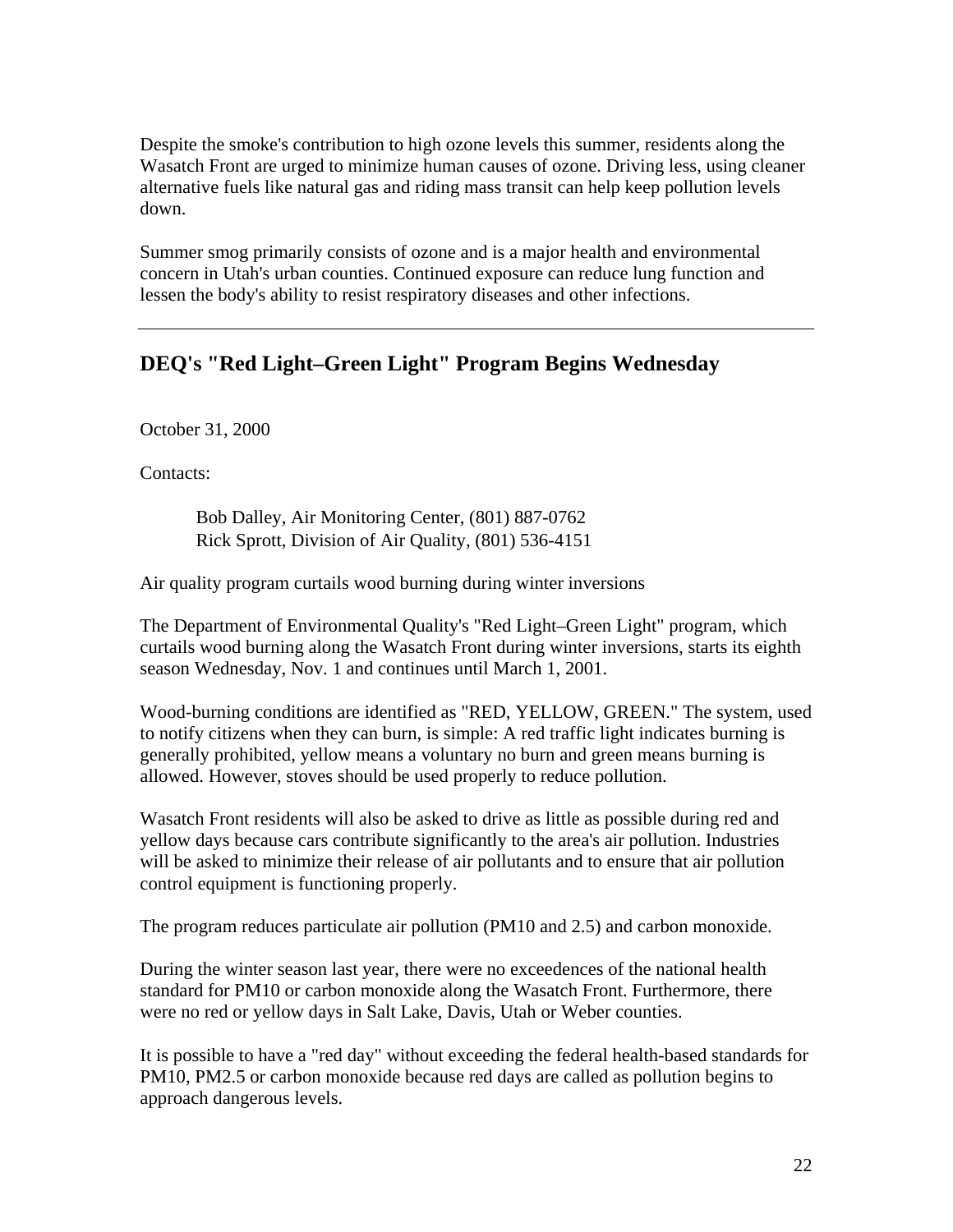Fines can be levied against violators, with first-time offenders charged up to \$25, secondtime offenders pay \$50 to \$140 and third-time offenders face fines from \$150 to \$299.

Burning is allowed on red days if no smoke is visible from the chimney. That can be accomplished by using EPA-certified stoves, burning small hot fires and avoiding use of wet wood.

Pollution conditions are announced daily by newspapers, television and radio stations. Recorded updates can be obtained from the Air Pollution Index Hotline at 975-4009 for Salt Lake and Davis counties and (800) 228-5434 elsewhere, and on the Air Monitoring Center homepage on the Internet at http://www.deq.state.ut.us/eqamc/amc.htm.

# **Envirocare Completes Major Step in Class B and C Low-Level Radioactive Waste Licensing Process**

November 24, 2000

Contacts:

Bill Sinclair, Division of Radiation Control Director, (801) 536-4255 Laura Vernon, DEQ Public Information Officer, (801) 536-4484

Envirocare of Utah's license application to accept Class B and C low-level radioactive waste has been declared complete by the Department of Environmental Quality's Division of Radiation Control. While it is not the final step in obtaining a license, it does mean Envirocare has provided the Division of Radiation Control with all the technical information necessary to continue the process.

"This is a significant step," said Bill Sinclair, director of the Division of Radiation Control. "We can now complete the work necessary to move into the public participation portion of the licensing process."

The Division of Radiation Control will provide the public with documents that explain how Envirocare has satisfied a myriad of regulatory and technical requirements, and a list of conditions within a license under which the facility must operate.

A 60-day public comment period will begin after the draft documents, which include a Safety Evaluation Report and Radioactive Materials License, are completed by the Division of Radiation Control. A revised copy of Envirocare's application to accept containerized Class A, B and C low-level radioactive waste will also be available. Public hearings will be held in Salt Lake City and Tooele to receive comment. Public information meetings will precede each hearing. Dates, times and locations will be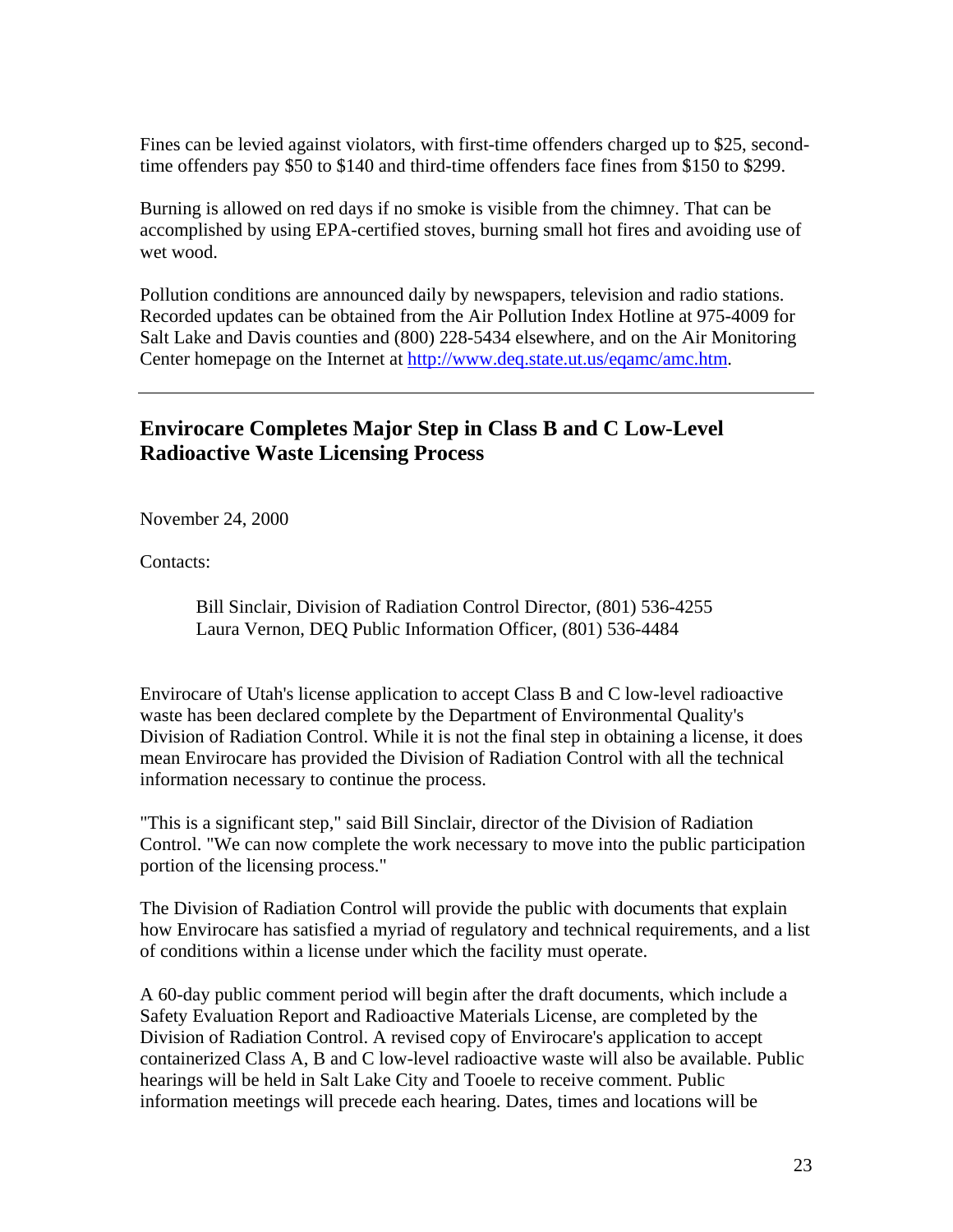announced.

The Division of Radiation Control must assess all oral and written comments before making a final licensing decision. Following any final agency action, the Legislature and the Governor must also approve the facility.

# **DEQ Appoints Director of Air Quality Division**

December 13, 2000

Contacts:

Dianne R. Nielson, DEQ Executive Director, (801) 536-4402 Rick Sprott, Division of Air Quality, (801) 536-4151

Richard Sprott has been appointed Director of the Utah Division of Air Quality. Sprott replaces Ursula Kramer, who resigned in August after accepting a position with Pima County, Ariz. At the time of his appointment, Sprott was serving as acting division director and manager of the division's Planning Branch. DAQ will begin immediately the recruiting process to fill the planning branch manager position he vacates.

"Today, Utah's quality of life, economic development and decisions on growth depend on the quality of our air, just as our future air quality will reflect our actions and plans. Rick Sprott brings technical and management expertise, focus on partnership, commitment to finding solutions and capable leadership, all of which are essential if we are to meet the challenge," said Dianne Nielson, Executive Director of the Utah Department of Environmental Quality.

"We are fortunate and delighted to have found someone in our community with the depth of knowledge, background and experience that Rick has in the environmental field," said Howard Van Boerum, Chairman of the Air Quality Board.

As director, Sprott has the responsibility of leading Utah's efforts with other western states to improve visibility in national parks and class I airsheds. Sprott also oversees development of a new PM10 maintenance plan to resolve transportation conformity problems.

"It's important as we look to the future that we find smarter, more creative ways of protecting the environment while accommodating growth," Sprott said. "I'm committed to working with concerned citizens, regulated communities, elected officials and local health departments to improve air quality and maintain quality of life."

Sprott came to the Division of Air Quality in 1994 as an environmental scientist in the Operating Permits Section, where he focused primarily on toxic air pollutants and electric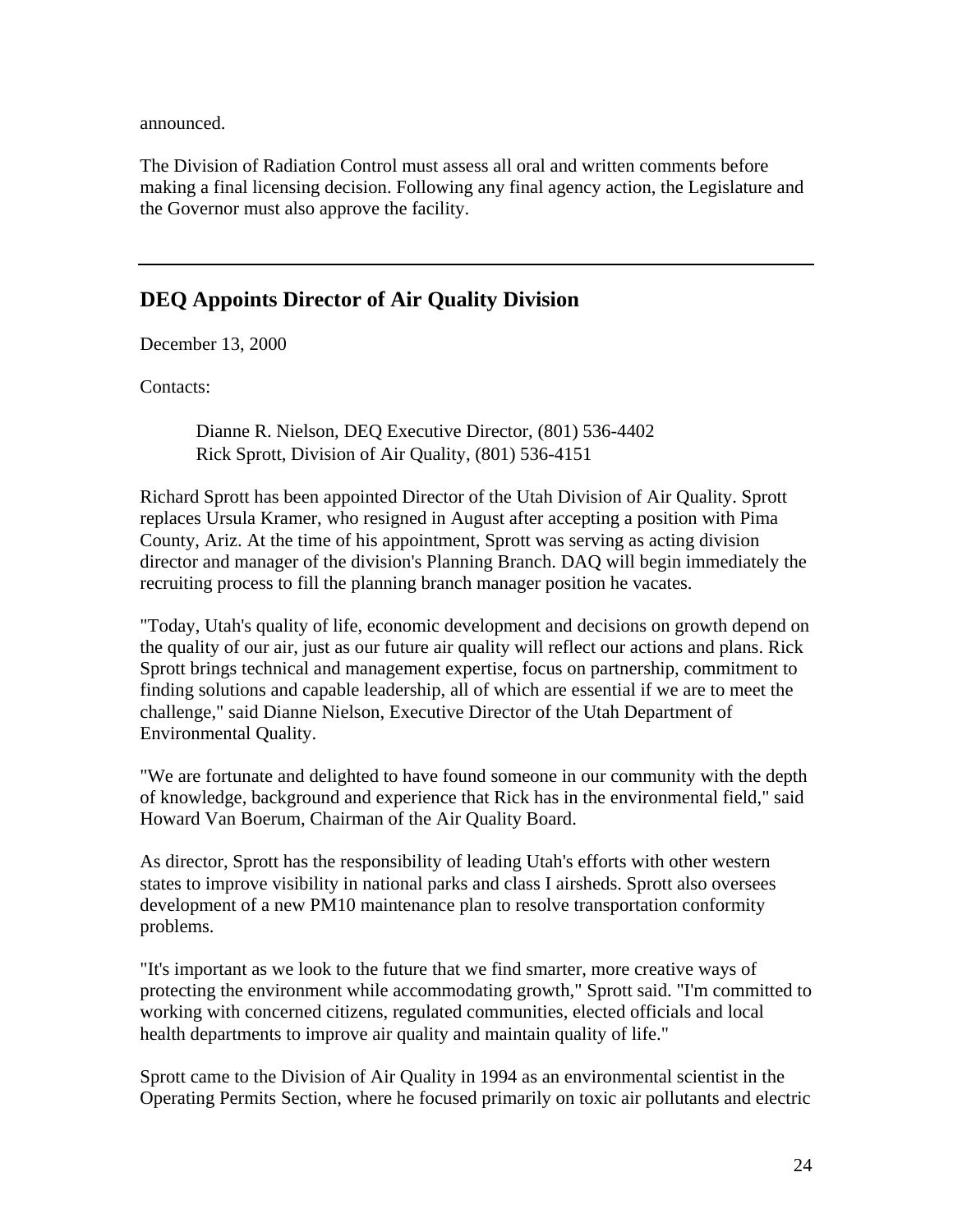utility permitting. Prior to coming to the Division, Sprott served as a career officer in the U.S. Air Force. His final assignment was at Hill Air Force Base as Deputy Chief of the Science, Technology, and Environmental Services Division.

Sprott has a bachelor's degree in chemistry from Grinnell College and a master's degree in environmental management from Duke University. While at Duke University, he received the Atmospheric Sciences Academic Achievement Award from the Central North Carolina Chapter of the American Meteorological Society for his work in toxic air pollutants.

# **Public Comment Sought on Envirocare's Land Ownership Exemption Request**

December 14, 2000

Contacts:

Bill Sinclair, Division of Radiation Control Director, (801) 536-4255

The Utah Radiation Control Board is seeking public comment on Envirocare's request for an exemption from the governmental land ownership requirements in connection with the disposal of containerized Class A, B and C low-level radioactive waste.

The public may provide comments either orally or in writing. To accept oral comments, the Radiation Control Board will conduct two public hearings. The hearings are scheduled for Jan. 4 at 7 p.m., at the Department of Environmental Quality, 168 N. 1950 West, Room 101, Salt Lake City; and Jan. 11 at 7 p.m., at the Tooele County Courthouse Auditorium, 47 S. Main, Tooele.

The public should submit written comments by mail to William J. Sinclair, Executive Secretary, Utah Radiation Control Board, PO Box 144850, Salt Lake City, UT 84114- 4850; or by e-mail to bsinclai@deq.state.ut.us. Written and e-mail comments must be received by 5 p.m. on Jan. 12, 2001.

"To accommodate the public's request for more opportunities to provide input, the Radiation Control Board decided to hold additional public hearings and extend the deadline for written comments," said Bill Sinclair, director of the Division of Radiation Control and executive secretary of the Radiation Control Board.

A copy of the Envirocare governmental land ownership rule exemption request is available for public review and for copying between 8 a.m. and 5 p.m., Monday through Friday, at the Division of Radiation Control, 168 N. 1950 West, Room 212, Salt Lake City. Information regarding Envirocare's exemption request may also be obtained by